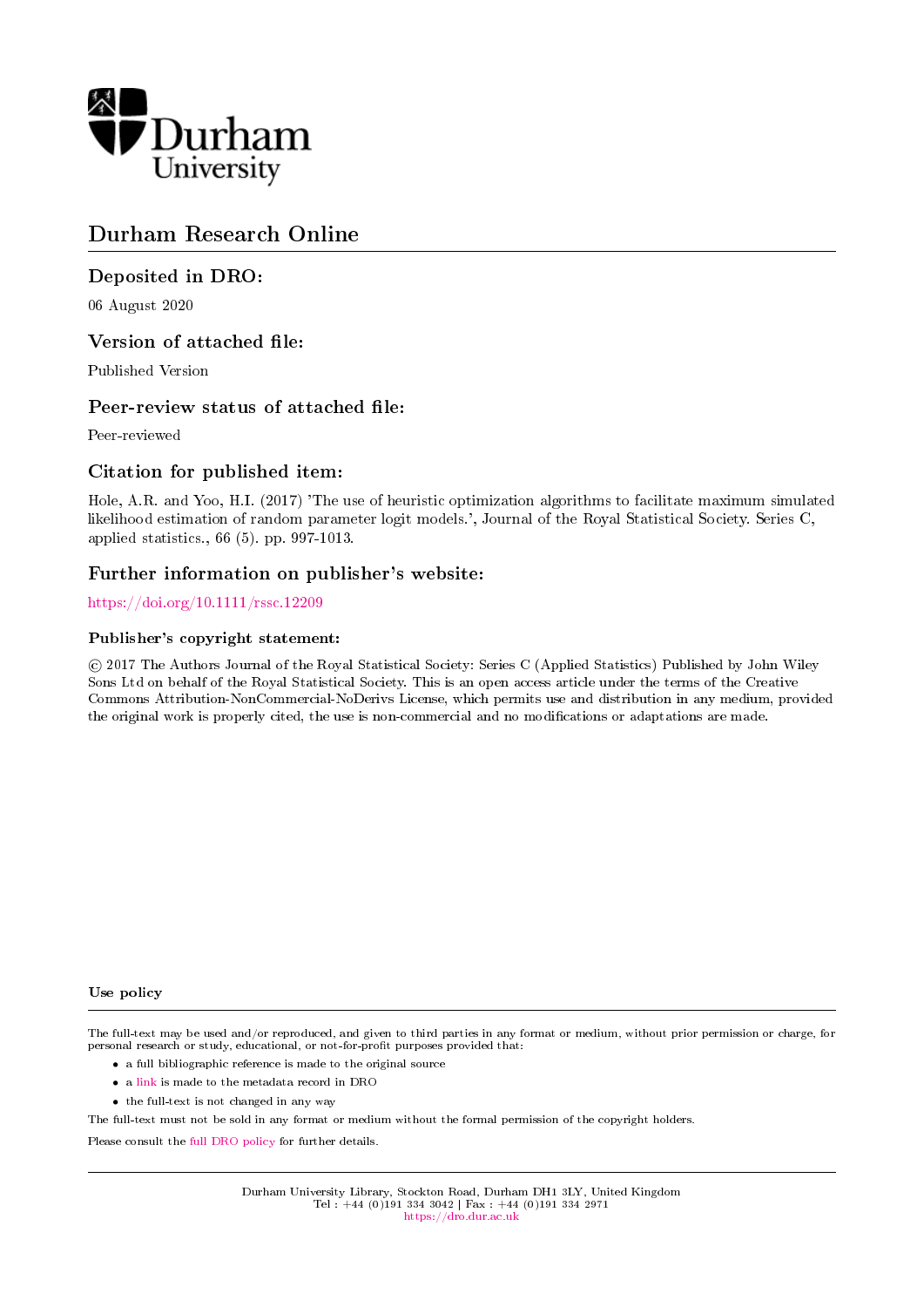

*Appl. Statist.* (2017) **66**, *Part* 5, *pp.* 997–1013

# **The use of heuristic optimization algorithms to facilitate maximum simulated likelihood estimation of random parameter logit models**

Arne Risa Hole *University of Sheffield, UK*

and Hong Il Yoo

*Durham University, UK*

[Received August 2015. Final revision November 2016]

**Summary.** Applications of random-parameter logit models can be found in various disciplines. These models have non-concave simulated likelihood functions and the choice of starting values is therefore crucial to avoid convergence at an inferior optimum. Little guidance exists, however, on how to obtain good starting values. We apply an estimation strategy which makes joint use of heuristic global search routines and gradient-based algorithms. The central idea is to use heuristic routines to locate a starting point which is likely to be close to the global maximum, and then to use gradient-based algorithms to refine this point further. Using four empirical data sets, as well as simulated data, we find that the strategy proposed locates higher maxima than more conventional estimation strategies.

*Keywords*: Differential evolution; Generalized multinomial logit; Mixed logit; Particle swarm optimization

# **1. Introduction**

With an increase in desktop computing power, the random parameter logit (RPL) model has become increasingly common in empirical applications. Also known as the mixed logit, the RPL model provides a flexible framework for modelling discrete choice data. It can approximate any random-utility maximization model arbitrarily well subject to specifying a suitable joint distribution of parameters (McFadden and Train, 2000) and incorporate preference heterogeneity between different individuals alongside panel correlation across observations on the same individual (Revelt and Train, 1998). Applications of the RPL model can be found in a range of disciplines including economics, marketing science, transportation studies and health services research.

Although the RPL model is specified by augmenting the parameters of the multinomial logit model with random heterogeneity, it poses some estimation issues which the multinomial logit model does not. Perhaps the best known is that, in most applications, the RPL likelihood is a multi-dimensional integral which has no closed form expression and needs to be numerically approximated by using simulation. This issue has motivated several studies to explore how best to obtain a more accurate approximation from a given number of draws from the

*Address for correspondence*: Arne Risa Hole, Department of Economics, University of Sheffield, 9 Mappin Street, Sheffield, S1 4DT, UK.

E-mail: a.r.hole@sheffield.ac.uk

<sup>©</sup> 2017 The Authors Journal of the Royal Statistical Society: Series C (Applied Statistics) Published by John Wiley & Sons Ltd on behalf of the Royal Statistical Society. 0035–9254/17/66997

This is an open access article under the terms of the Creative Commons Attribution-NonCommercial-NoDerivs License, which permits use and distribution in any medium, provided the original work is properly cited, the use is non-commercial and no modifications or adaptations are made.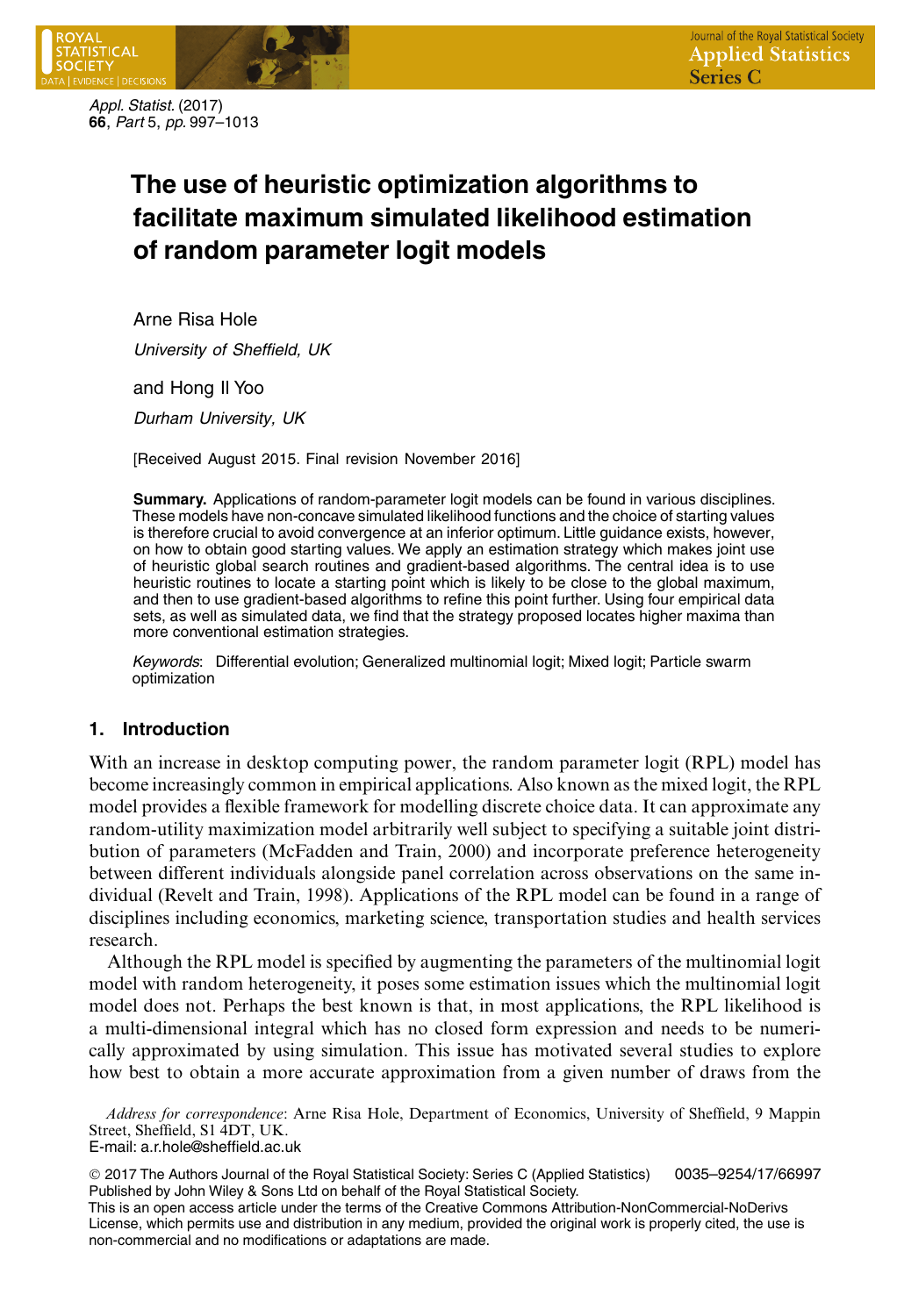joint distribution of random parameters (Train (2009), pages 205–236), and their findings have popularized the use of Halton sequences to generate draws. Although progress has also been made on developing estimation methods which are more computationally attractive than the classical method of maximum simulated likelihood (MSL) in certain aspects (Huber and Train, 2001; Harding and Hausman, 2007; Train, 2008), MSL still remains the most commonly used method as it can be readily applied in conjunction with almost any joint distribution of random parameters.

This paper applies an estimation strategy to address another well-known estimation issue, on which limited practical guidance exists. Specifically, in contrast with its multinomial logit counterpart, the RPL likelihood is not globally concave and may feature several local maxima. As in other similar contexts of non-linear estimation, the selection of 'good' starting values for estimated parameters is crucial to avoid an inferior local maximum. In the RPL literature, nevertheless, empirical studies rarely provide an explicit discussion of starting values used, and the question of how to obtain good starting values has not been the subject of inquiry as far as we know.

Our proposed estimation strategy makes joint use of heuristic optimization algorithms and the usual gradient-based algorithms to obtain the MSL estimates of the RPL. Following Dorsey and Mayer (1995), the central idea is to use heuristic algorithms to locate a starting point which is likely to be close to the global maximum, and then to use gradient-based algorithms to refine this point further. For the heuristic search step, we consider two parsimonious but effective algorithms which can be easily implemented by non-specialists in heuristic optimization: the differential evolution (DE) algorithm (Storn and Price, 1997) and the particle swarm optimization (PSO) algorithm (Eberhart and Kennedy, 1995). These population-based algorithms are well suited to the task of locating candidate solutions away from inferior maxima, as they search comprehensively over the parametric space in looking for the directions of improvement (Gilli and Winker, 2009). Like other gradient-free algorithms, however, they tend to be much slower than gradient-based algorithms in refining a candidate solution to a nearby maximum. Our estimation strategy exploits the global search efficiency of the population-based heuristics and the local search efficiency of gradient-based algorithms, in the sense of Dorsey and Mayer (1995).

We provide computational evidence on the performance of the DE- and PSO-assisted estimation strategies in four empirical data sets of varied sizes, as well as in simulated data sets. Although these strategies can be applied to the estimation of any RPL specification, the casestudies primarily focus on the generalized multinomial logit model of Fiebig *et al*. (2010). The results suggest that the DE-assisted strategy is a very effective tool to diagnose whether a solution that is obtained by following the conventional practice is a global maximum. In all four empirical data sets, the DE-assisted strategy locates solutions which improve on the best conventionally obtained solutions in terms of maximized log-likelihood. Under most computational settings improved solutions are found with sufficiently high empirical frequencies to suggest that a small number of DE-assisted estimation runs would be sufficient for detecting whether a preferred conventional solution is at an inferior maximum. Although the PSO-assisted strategy also locates solutions improving on the best conventional solutions in all four empirical data sets, it does so with much lower empirical frequencies. Moreover, in each data set, the best solution that attains the highest likelihood that we have found comes from the DE-assisted strategy. The findings from simulated data sets support these results.

The remainder of this paper is organized as follows. Section 2 reviews the specification and MSL estimation of the generalized multinomial logit model. Section 3 presents the DE and PSO algorithms. Section 4 presents the main case-studies based on two smaller empirical data sets.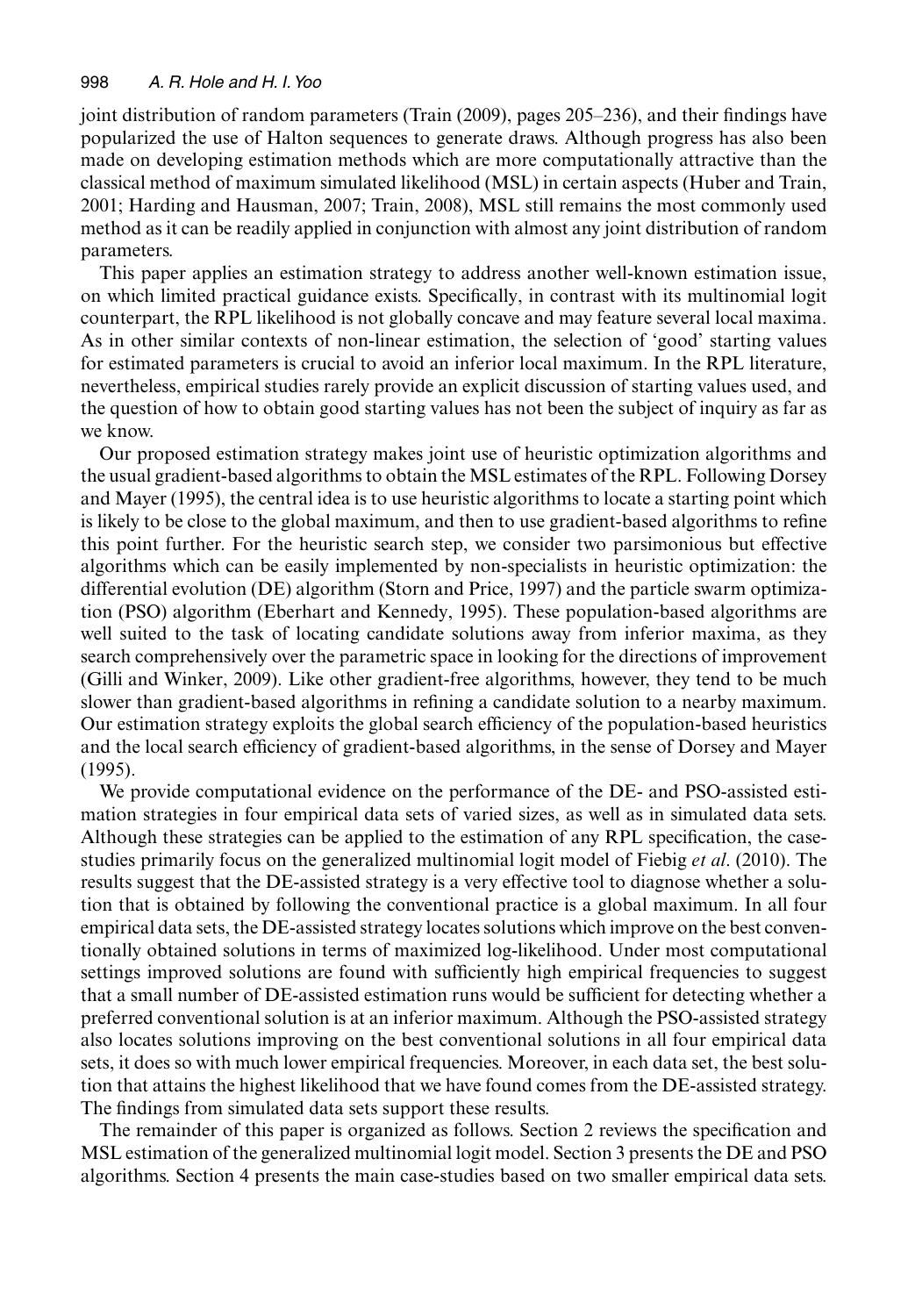Section 5 briefly introduces the further case-studies that are reported in the on-line appendix, which explore the applicability of the findings to two larger empirical data sets, simulated data sets and other computational settings. Section 6 concludes.

The programs that were used to analyse the data can be obtained from

http://wileyonlinelibrary.com/journal/rss-datasets

#### **2. The generalized multinomial logit model**

We assume a sample of N individuals who make a choice from J alternatives in each of T choice situations. The utility that person *n* derives from choosing alternative *j* in choice situation *t* is specified as

$$
U_{njt} = \mathbf{x}'_{njt} \mathcal{B}_n + \varepsilon_{njt} \tag{1}
$$

where  $\mathbf{x}_{nji}$  is an L-vector of alternative attributes,  $\beta_n$  is a conformable vector of utility coefficients and  $\varepsilon_{n,i}$  is an idiosyncratic error term which is independent and identically distributed as type 1 extreme value. Specifying a non-degenerate density of *β*n leads to an RPL model, which allows interpersonal heterogeneity in preferences for variations in different attributes (Revelt and Train, 1998; McFadden and Train, 2000).

In the generalized multinomial logit model of Fiebig *et al.* (2010),  $\beta_n$  is specified as

$$
\beta_n = \mu_n \beta + \{ \gamma + \mu_n (1 - \gamma) \} \eta_n \tag{2}
$$

where scalar  $\gamma$  and vector  $\beta$  are deterministic, and random vector  $\eta_n$  is distributed MVN $(0, \Sigma)$ . Using  $z_n$  to denote an *M*-vector of individual *n*'s characteristics, the random scale factor  $\mu_n$  is further specified as

$$
\mu_n = \exp(\bar{\mu} + \mathbf{z}_n' \boldsymbol{\theta} + \tau v_n)
$$
\n(3)

where scalar  $\tau$  and vector  $\theta$  are deterministic, and random scalar  $v_n$  is distributed  $N(0, 1)$ . Scalar  $\bar{\mu}$  is a normalizing constant which is calibrated to set the mean of  $\mu_n$  to 1 when  $\theta = 0$ . This model can be interpreted as a model that accommodates both canonical 'coefficient heterogeneity' through individual-specific deviations  $\eta_n$  around population mean coefficients  $\beta$ , and 'scale heterogeneity' through the individual-specific scale factor  $\mu_n$ . Its flexibility is enhanced by the  $γ$ -parameter which lets scale heterogeneity affect  $β$  and  $η_n$  differently.

Conceptually, allowing the scale factor  $\mu_n$  to vary by n can be motivated by the possibility that some individuals make choices which are 'noisier', or less aligned with variations in the observed attributes, than others. Then, the idiosyncratic unobservables  $\varepsilon_{n,i}$  would have a larger variance for those individuals, making the scale factor smaller. (This directly follows from the usual identification result for discrete choice models that, when  $\varepsilon_{njt}$  is normalized as an independently and identically distributed variable, the overall scale of utility is inversely related to the true idiosyncratic variance.) As can be seen from equation (2), however, scale heterogeneity is equivalent to a particular type of coefficient heterogeneity, so the two cannot be sharply distinguished from each other (Fiebig *et al*. (2010), page 398). The main empirical attraction of the generalized multinomial logit model is that the random parameter specification in equation (2) can approximate a wide range of preference patterns, some of which would otherwise call for the use of much less tractable specifications (Keane and Wasi, 2013).

Several other discrete choice models can be derived as special cases of the generalized multinomial logit model. The models GMNL-I and GMNL-II (Fiebig *et al*., 2010) are obtained by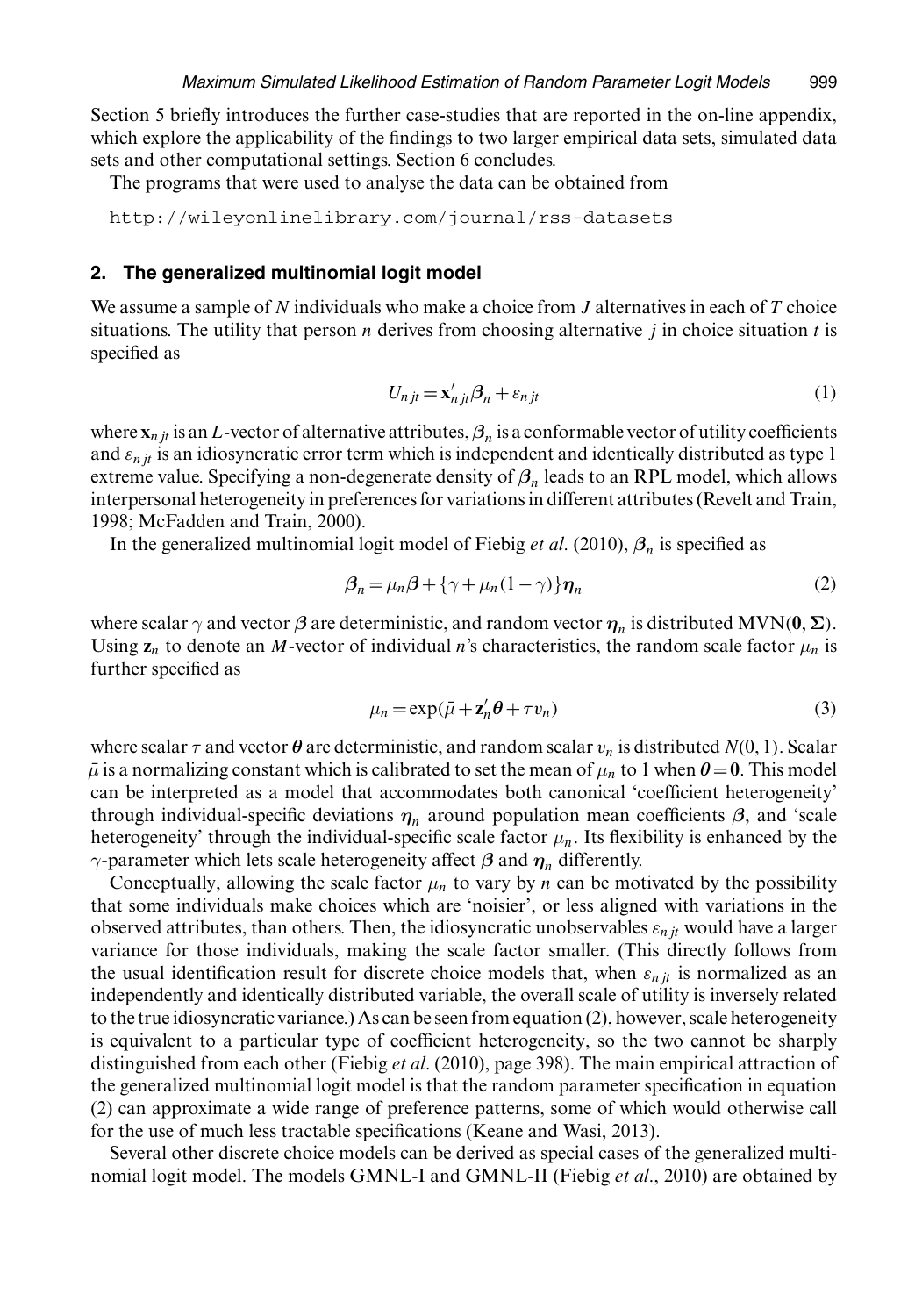setting  $\gamma$  to 1 and 0 respectively. The generalized multinomial logit model reduces to the standard mixed logit model when the scale factor is assumed to be constant ( $\mu_n = 1$ ), whereas the multinomial logit model with scale heterogeneity, SMNL, is obtained by constraining the covariance matrix of  $\eta_n$ ,  $\Sigma$ , to 0. If both of these constraints are imposed simultaneously, the standard multinomial logit model is obtained. The various special cases of the generalized multinomial logit model are as follows:

- (a) GMNL-I,  $\beta_n = \mu_n \beta + \eta_n$  ( $\gamma = 1$ );
- (b) GMNL-II,  $\beta_n = \mu_n(\beta + \eta_n)$  ( $\gamma = 0$ );
- (c) SMNL,  $\beta_n = \mu_n \beta$  ( $\Sigma = 0$ );
- (d) standard mixed logit model, MIXL,  $\beta_n = \beta + \eta_n$  ( $\mu_n = 1$ );
- (e) standard multinomial logit model, MNL,  $\beta_n = \beta (\mu_n = 1 \text{ and } \Sigma = 0)$ .

The probability that individual  $n$  makes a particular sequence of choices is given by

$$
S_n = \int \prod_{t=1}^T \prod_{j=1}^J \left\{ \frac{\exp(\mathbf{x}_{njt}'\boldsymbol{\beta}_n)}{\sum\limits_{j=1}^J \exp(\mathbf{x}_{njt}'\boldsymbol{\beta}_n)} \right\}^{y_{njt}} f(\boldsymbol{\beta}_n | \boldsymbol{\beta}, \gamma, \tau, \boldsymbol{\theta}, \boldsymbol{\Sigma}) d\boldsymbol{\beta}_n
$$
(4)

where  $y_{ni}=1$  if the individual chose alternative j in choice situation t and  $y_{ni}=0$  otherwise and density  $f(\beta_n|\beta, \gamma, \tau, \theta, \Sigma)$  is implied by equation (2). The parameters  $\omega = (\beta, \gamma, \tau, \theta, \Sigma)$  can be estimated by maximizing the simulated log-likelihood function

$$
SLL(\omega) = \sum_{n=1}^{N} \ln \left[ \frac{1}{R} \sum_{r=1}^{R} \prod_{t=1}^{T} \prod_{j=1}^{J} \left\{ \frac{\exp(\mathbf{x}_{nj}' \beta_n^{[r]})}{\sum_{j=1}^{J} \exp(\mathbf{x}_{nj}' \beta_n^{[r]})} \right\}^{y_{nj}} \right]
$$
(5)

where  $\beta_n^{[r]}$  is the *r*th draw from the density of  $\beta_n$  and R is the total number of draws.

The standard approach to maximizing the simulated log-likelihood function is to use a gradient-based method such as the Newton–Raphson or Broyden–Fletcher–Goldfarb–Shanno algorithms. See Train (2009), pages 185–204, among others for a description of these methods. The researcher starts with an initial guess of the solution—the starting values—which are then improved on by the algorithm until a specified stopping criterion is reached. As is well known, gradient-based methods cannot distinguish between local and global maxima, and will declare convergence if either type of maximum is reached. Thus, unless the function to be optimized is globally concave, it is not guaranteed that the solution is the global maximum. This issue is of practical importance since the simulated log-likelihood function of the generalized multinomial logit model and its special cases (with the exception of the multinomial logit model) is not globally concave, much like that of other RPL models. In particular, different starting values may lead to different solutions, which suggests that applied researchers should try different sets of starting values to investigate how sensitive the results are to the particular values used. The choice of starting values is rarely discussed in applications of generalized multinomial logit and other RPL models, however. We present some of the strategies that researchers may employ in the following section.

## **3. Population-based optimization heuristics**

This section describes alternative estimation strategies which use population-based heuristic optimization algorithms to obtain starting values for the gradient-based methods. We focus on two population-based optimization heuristics, namely the DE algorithm (Storn and Price, 1997)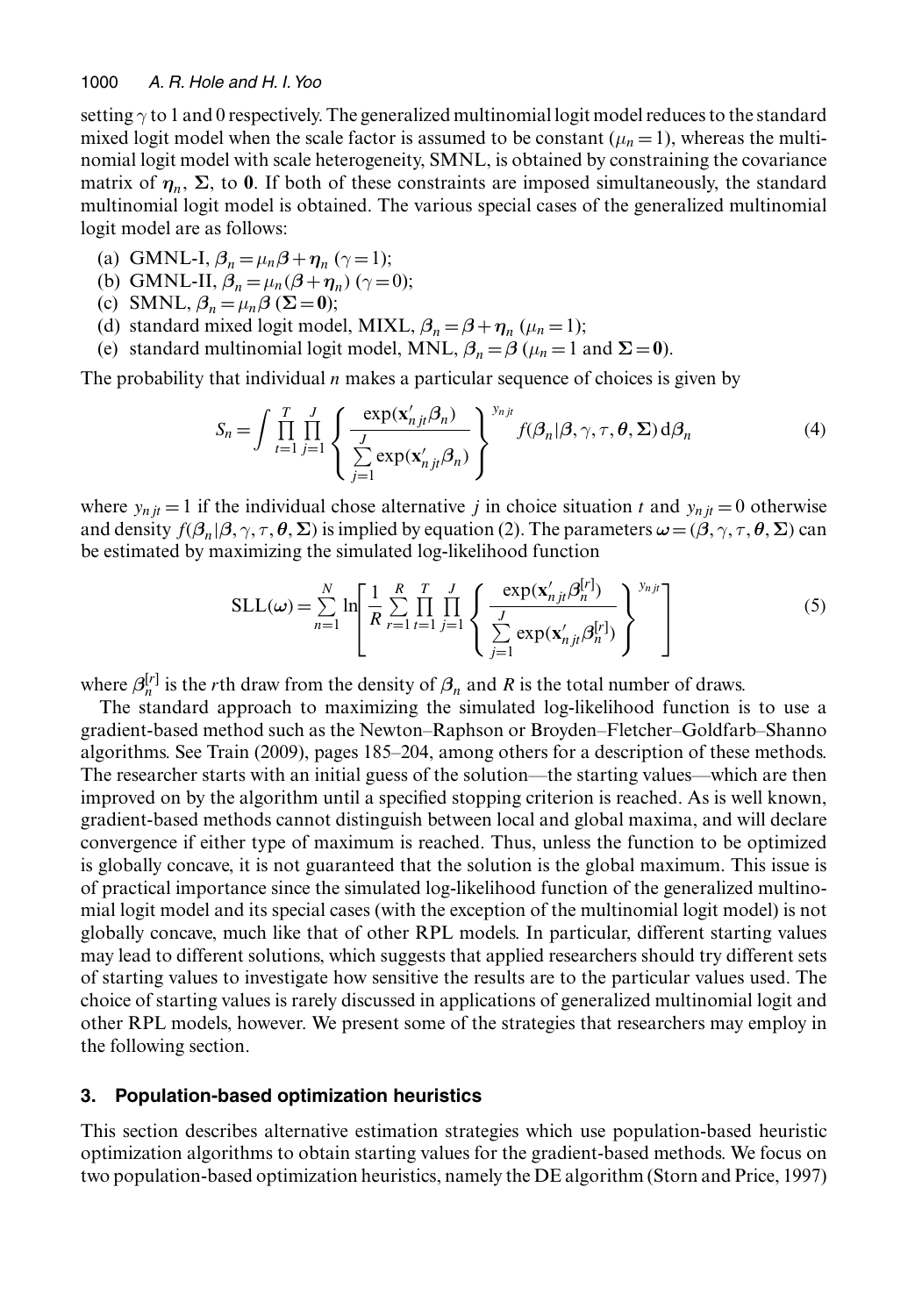and the PSO algorithm (Eberhart and Kennedy, 1995), which have been found to outperform many other heuristic algorithms in a wide range of applications (Gilli and Winker, 2009; Das and Suganthan, 2011).

The main operational aspects of these algorithms are as follows. Suppose that there are a total of K parameters in  $(\beta, \gamma, \tau, \theta, \Sigma)$  and let a candidate solution be the K-vector of guesses about those parameters. Each algorithm is initialized by generating *P* different random starting points forming the initial 'population' of candidate solutions, where *P* is a large number. Then, every one of these candidate solutions is updated over *G* iterations, or 'generations', where *G* is another large number. Within each generation, the rule for updating each solution takes into consideration the population of solutions at the end of the preceding generation. The rule also features random elements influencing the direction and extent to which each solution is updated. In the end, the terminal population of *P* candidate solutions is obtained, and the best candidate solution in the sense of giving the highest simulated log-likelihood value is selected as the fully iterated solution.

For further discussion, let  $\omega^{g,p} = (\beta^{g,p}, \gamma^{g,p}, \tau^{g,p}, \mathcal{B}^{g,p}, \Sigma^{g,p})$  denote a K-vector of possible values of model parameters. Superscripts  $p=1, 2, \ldots, P-1, P$  and  $q=0, 1, \ldots, G-1, G$  identify the pth candidate solution at generation g. Let  $\Omega^g = (\omega^{g,1}, \omega^{g,2}, \ldots, \omega^{g,P-1}, \omega^{g,P})$  be the collection of P up-to-date candidate solutions as at q. For later use, we define  $q' \equiv q-1$ .

llection of *P* up-to-date candidate solutions as at *g*. For later use, we define  $g' \equiv g - 1$ .<br>Once the initial population  $\Omega^0$  has been generated, each algorithm can be implemented by setting up a simple loop as follows:

for 
$$
g=1
$$
 to  $G$  {\n for  $p=1$  to  $P$  {\n }   
DE<sup>*g,p*</sup>(*F*,*Cr*) or  $PSO<sup>*g,p*</sup>(*C*,*D*) {\n } }$ 

 $DE<sup>g,p</sup>(F, Cr)$  and  $PSO<sup>g,p</sup>(C, D)$  are the rules that the respective algorithms apply to compute the updated candidate solution  $\omega^{g,p}$ . Each rule depends on two 'tuning parameters' (F, Cr) or  $(C, D)$ , which are user-specified scalar inputs much like the population size  $P$  and the number of generations *G*. We now turn to a more specific description of each rule.

# *3.1. Updating process under differential evolution*

The updating rule  $DE^{g,p}(F, Cr)$  consists of three main stages: mutation, recombination and selection. The first two stages produce a  $K$ -vector of trial values  $t^{g,p}$ . This is competed against  $\omega^{g', p}$  in the last stage, which selects the better of the two vectors as  $\omega^{g, p}$ .

The mutation stage uses the amplification factor  $F$  and constructs a linear combination of three existing candidate solutions other than  $\omega^{g',p}$ . For this, three vectors are randomly drawn from  $\Omega^{g'}\setminus\{\omega^{g',p}\}\$  with equal probabilities and without replacement: let these draws be  $\omega^{g',z_1}$ ,  $ω^{g',z_2}$  and  $ω^{g',z_3}$ . Their linear combination **d**<sup>g,p</sup> is specified as

$$
\mathbf{d}^{g,p} = \boldsymbol{\omega}^{g',z_1} + F(\boldsymbol{\omega}^{g',z_2} - \boldsymbol{\omega}^{g',z_3}).
$$
\n<sup>(6)</sup>

The recombination stage uses the cross-over probability Cr to construct the *K*-vector  $t^{g,p}$  by combining elements of  $\omega^{g',p}$  and  $\mathbf{d}^{g,p}$ . This step also involves making  $K + 1$  different random draws: a positive integer  $i^{g,p}$  is drawn from  $\{1, 2, ..., K-1, K\}$ , while K scalars  $u_k^{g,p}$  for  $k =$ 1, 2, ...,  $K - 1$ , K are drawn from the standard uniform distribution. Now, let  $\omega_k^{g/p}$ ,  $d_k^{g,p}$  and  $d_k^{g,p}$  denote the kth elements of  $\omega_k^{g/p}$  d<sup>g,p</sup> and  $d_k^{g,p}$  respectively. Each element of  $f_k^{g,p}$  is chosen  $t_{k}^{g,p}$  denote the kth elements of  $\omega^{g',p}$ ,  $\mathbf{d}^{g,p}$  and  $\mathbf{t}^{g,p}$  respectively. Each element of  $\mathbf{t}^{g,p}$  is chosen according to the following criteria: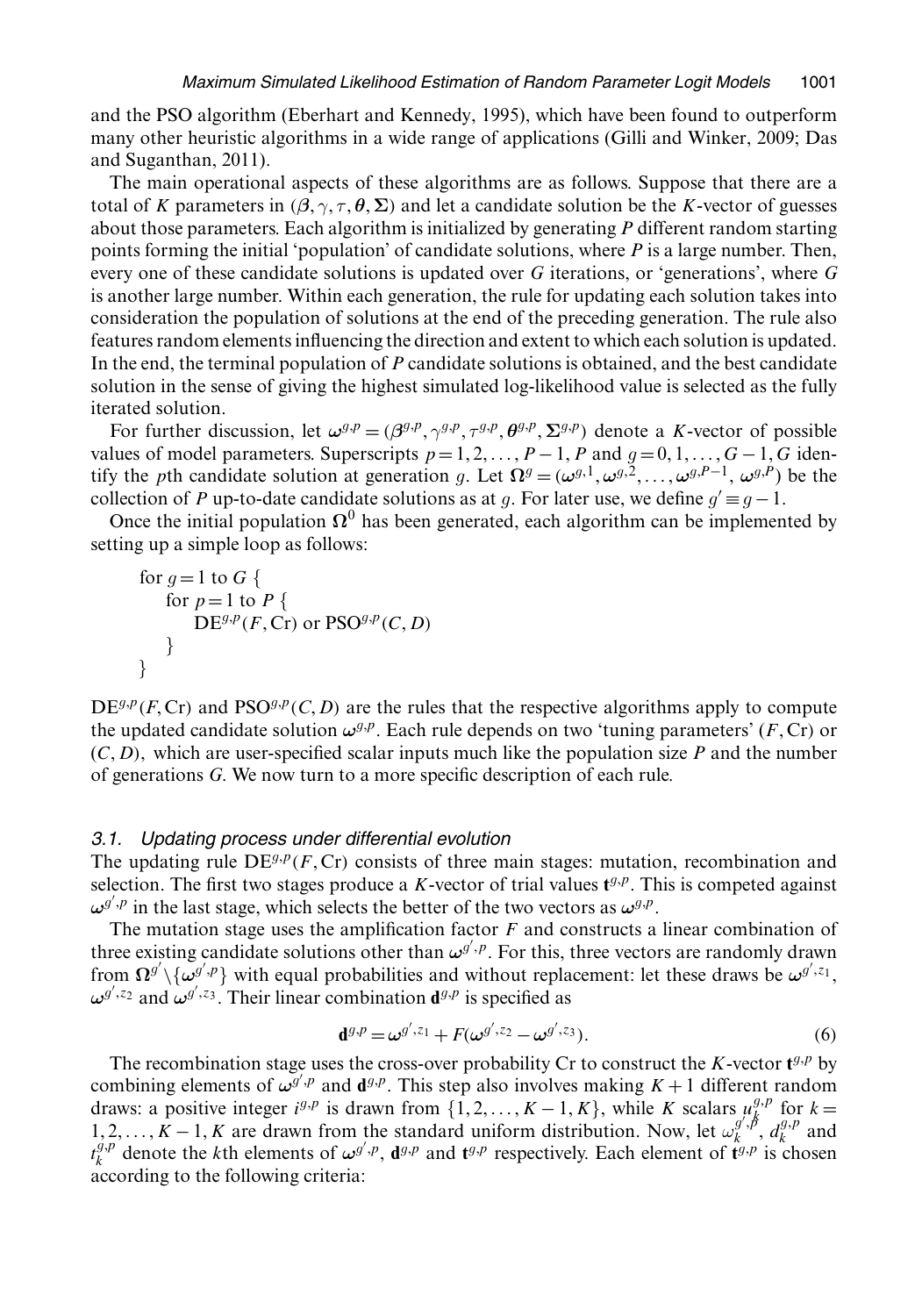$$
t_k^{g,p} = \begin{cases} d_k^{g,p} & \text{if } u_k^{g,p} \leq Cr \text{ or } k = i^{g,p}, \\ \omega_k^{g',p} & \text{otherwise.} \end{cases}
$$
(7)

Because of the role of integer  $i^{g,p}$ ,  $\mathbf{t}^{g,p}$  is always different from  $\omega^{g',p}$  in at least one element.

The selection stage evaluates the simulated log-likelihood (5) at the updating target  $\omega^{g',p}$  and at the trial vector  $\mathbf{t}^{g,p}$ . The updated solution  $\omega^{g,p}$  equals  $\mathbf{t}^{g,p}$  if  $SLL(\mathbf{t}^{g,p}) > SLL(\omega^{g',p})$ , and  $\omega^{g',p}$ otherwise. The terminal population  $\Omega^G$  consists of P candidate solutions which have thus been updated G times. It is the best solution in  $\Omega^G$ , in the sense of giving the highest simulated log-likelihood, that is passed to a gradient-based algorithm for further improvement.

The role of the amplification factor  $F$  can be likened to that of the step size in gradient-based optimization. In the above updating rule,  $F$  is the only component that can be systematically increased by the user to induce a large extent of parametric changes between generations. The cross-over probability Cr, in contrast, influences how often the parametric changes are finalized. Storn and Price (1997) found in a range of applications that, although  $F$  is not a probability, the DE algorithm tends to perform the best when it is chosen from the  $(0, 1)$  interval much like Cr.

#### *3.2. Updating process under particle swarm optimization*

The updating rule  $PSO<sup>g,p</sup>(C, D)$  deviates from  $DE<sup>g,p</sup>(F, Cr)$  in that now  $\omega<sup>g,p</sup>$  always changes from  $\omega^{g',p}$  even when doing so worsens the simulated log-likelihood. Two additional concepts are needed for a further exposition. First, define  $s^{g,p}$  as the best pth candidate solution that has been obtained up to generation q, i.e.  $\mathbf{s}^{g,p}$  is the best out of  $\omega^{0,p}, \omega^{1,p}, \ldots, \omega^{g-1,p}, \omega^{g,p}$ . Likewise, define  $\mathbf{q}^g$  as the best candidate solution that has been obtained up to generation  $q$ , i.e. the best out of  $s^{g,1}, s^{g,2}, \ldots, s^{g,p-1}, s^{g,p}.$ 

PSO<sup>g,p</sup>(C, D) uses the acceleration constant C and the inertia weight D to 'fly'  $\omega^{g',p}$  towards the best-so-far positions at  $s^{g',p}$  and  $\mathbf{q}^{g'}$ , thereby obtaining the updated solution  $\omega^{g,p}$ . The extent of the changes involved, or 'velocity of the flight'  $v^{g,p}$ , depends also on two scalars  $r_1^{g,p}$  and  $r_2^{g,p}$ , each of which is drawn from the standard uniform distribution:

$$
\mathbf{v}^{g,p} = D\mathbf{v}^{g',p} + C\{r_1^{g,p}(\mathbf{s}^{g',p} - \omega^{g',p}) + r_2^{g,p}(\mathbf{q}^{g'} - \omega^{g',p})\},\tag{8}
$$

$$
\omega^{g,p} = \omega^{g',p} + \mathbf{v}^{g,p}.\tag{9}
$$

The initial velocity  $\mathbf{v}^{0,p}$  is set to the K-vector of 0s so that  $\mathbf{v}^{1,p}$  equals a randomly weighted sum of the updating target's  $(\omega^{g',p})$  deviations from the two types of best-so-far candidate solutions.

Once the updated solution  $\omega^{g,p}$  has been thus computed,  $\mathbf{s}^{g,p}$  is re-evaluated for use in the next generation:  $s^{g,p}$  equals  $\omega^{g,p}$  if  $SLL(\omega^{g,p}) > SLL(s^{g',p})$  and  $s^{g',p}$  otherwise. Then,  $\mathbf{q}^g$  is also re-evaluated and set to  $s^{g,p}$  when SLL $(s^{g,p}) >$  SLL $(s^{g,p'})$  for all  $p' \neq p$ . In the PSO context, the terminal population of P candidate solutions refers to the collection of  $\mathbf{s}^{G,p}$  for  $p=1, 2, \ldots, P-$ 1, P, instead of  $\Omega^G$  *per se*. It is the best solution in that collection, which by definition is  $\mathbf{q}^G$ , that is passed to a gradient-based algorithm for further improvement.

The acceleration constant  $C$  can be viewed as a step size parameter, much like the amplification factor  $F$  in the DE updating rule. The inertia weight D controls the tendency to continue flying in the existing direction of parametric changes. C is often set to 2 or less, as in the seminal study of Eberhart and Kennedy (1995). Gilli and Schumman (2010) suggested that setting D to a number less than 1 tends to result in better performance than setting it to 1 as in the seminal study.

#### **4. Main case-studies**

This section explores the use of the DE- and PSO-assisted strategies to estimate the generalized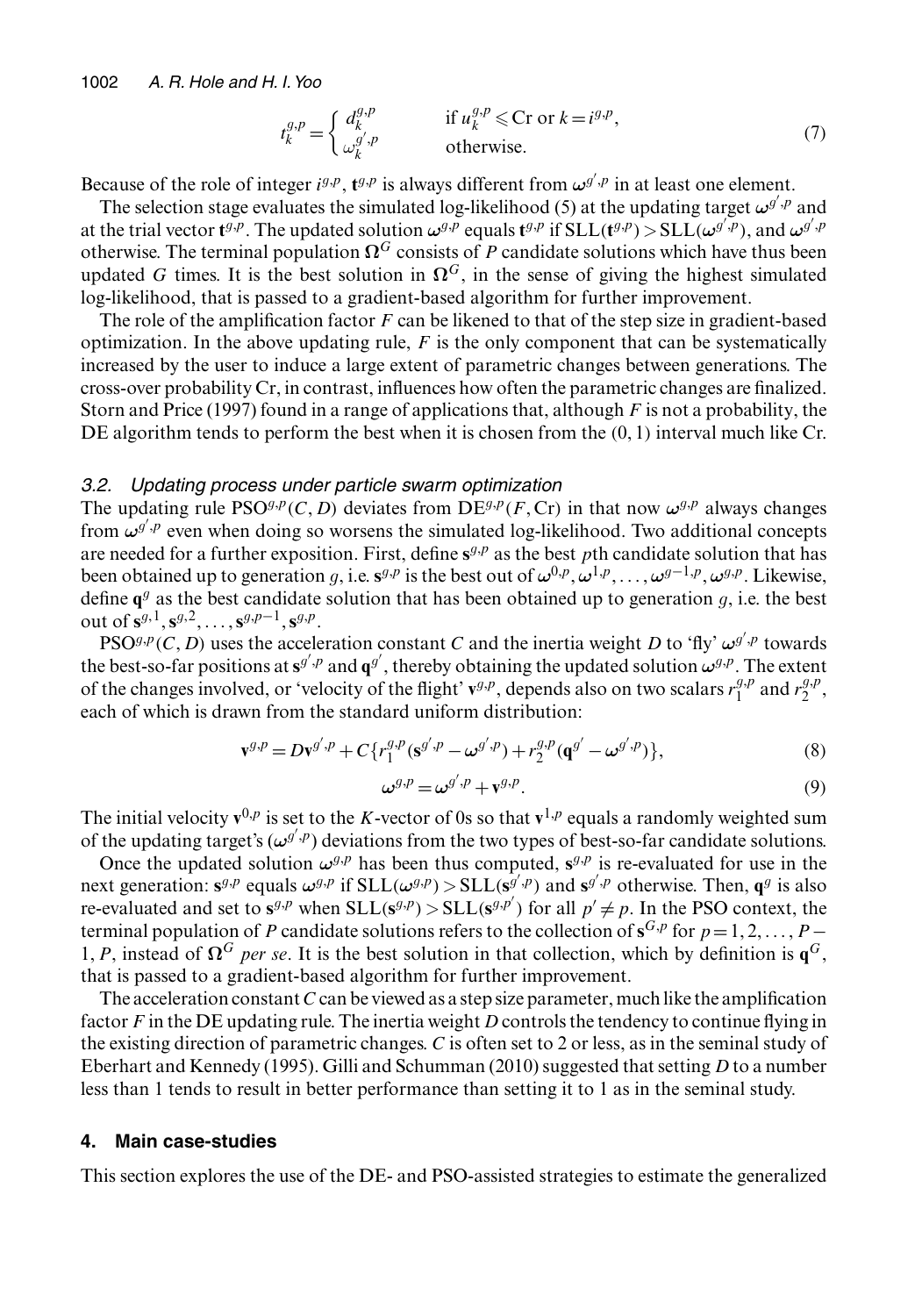multinomial logit model. Each strategy passes a fully iterated DE or PSO solution as a starting point to a gradient-based algorithm to obtain the final solution. The DE- and PSO-assisted strategies are tools to improve the chance of finding the global maximum. Like any other estimation strategy, they are not guaranteed to find the global maximum. From a practitioner's standpoint, two empirical performance issues may thus be of primary interest.

The first issue is how frequently these estimation strategies can find a solution which is at least as good as the best that can be obtained by using a conventional strategy. This directly relates to whether the DE- and PSO-assisted strategies are a useful addition to the practitioner's toolkit. Starting value search strategies are not part of the common reporting practice. Our own experience and conversations with colleagues, however, suggest that most practitioners would follow a similar approach to those of Greene and Hensher (2010), page 418, and Knox *et al*. (2013), page 74: the conventional strategy is to start from the estimated special cases of the generalized multinomial logit model.

The second issue is whether some configurations of DE and PSO algorithms are conducive to finding such a solution repeatedly. This pertains to how easily the DE- and PSO-assisted strategies can be implemented in practice. As discussed earlier, each algorithm involves tuning parameters affecting how candidate solutions become updated over generations. Without knowing what these parameters need be set to, the DE- and PSO-assisted strategies would be only slightly less ambiguous than the generic advice to 'try a range of starting values'.

Two empirical case-studies are presented below to illustrate the performance issues in detail. The data come from the Pap smear test and pizza A choice experiments that were analysed by the developers of the generalized multinomial logit model (Fiebig *et al*., 2010; Keane and Wasi, 2013) and are available for download from the *Journal of Applied Econometrics* data archive page for Keane and Wasi (2013). Further information on these data sets is given in Fiebig *et al*. (2010), page 404. All the estimation results were obtained by using Stata 12.1 (StataCorp., 2011). Our on-line appendix provides a further summary of the computational settings.

## *4.1. Conventional estimation strategy*

Implementing the conventional estimation strategy is seemingly straightforward. It entails estimating initially a model which is nested within the generalized multinomial logit model, and then using the results to start the generalized multinomial logit model estimation run. This process is to be repeated for various nested models, and the best out of several resulting generalized multinomial logit solutions is picked as the preferred solution.

In practice, the conventional estimation strategy is only slightly more, if at all, straightforward than implementing the DE- and PSO-assisted strategies. Since nested models include fewer parameters, they provide estimated starting values for only some generalized multinomial logit parameters; the practitioner needs to select custom starting values for the rest, and this selection may affect the final generalized multinomial logit solution. The practitioner also needs to decide how the intermediate solutions are to be computed. All nested models except MNL have nonconcave simulated likelihoods with potentially many maxima. Moreover, both GMNL-I and GMNL-II nest MIXL and SMNL, both of which in turn nest MNL.

Table 1 summarizes the custom values that we combined with each nested model's estimates to construct a starting point for the generalized multinomial logit model. Starting from MNL draws on the default setting of Stata's gmnl command (Gu *et al*., 2013) and provides a basis for specifying other starting points. MIXL and SMNL were estimated from the same MNL starting point, ignoring irrelevant parameters. GMNL-I (or GMNL-II) was estimated three times, once from each of the MNL, MIXL and SMNL starting points, again ignoring irrelevant parameters;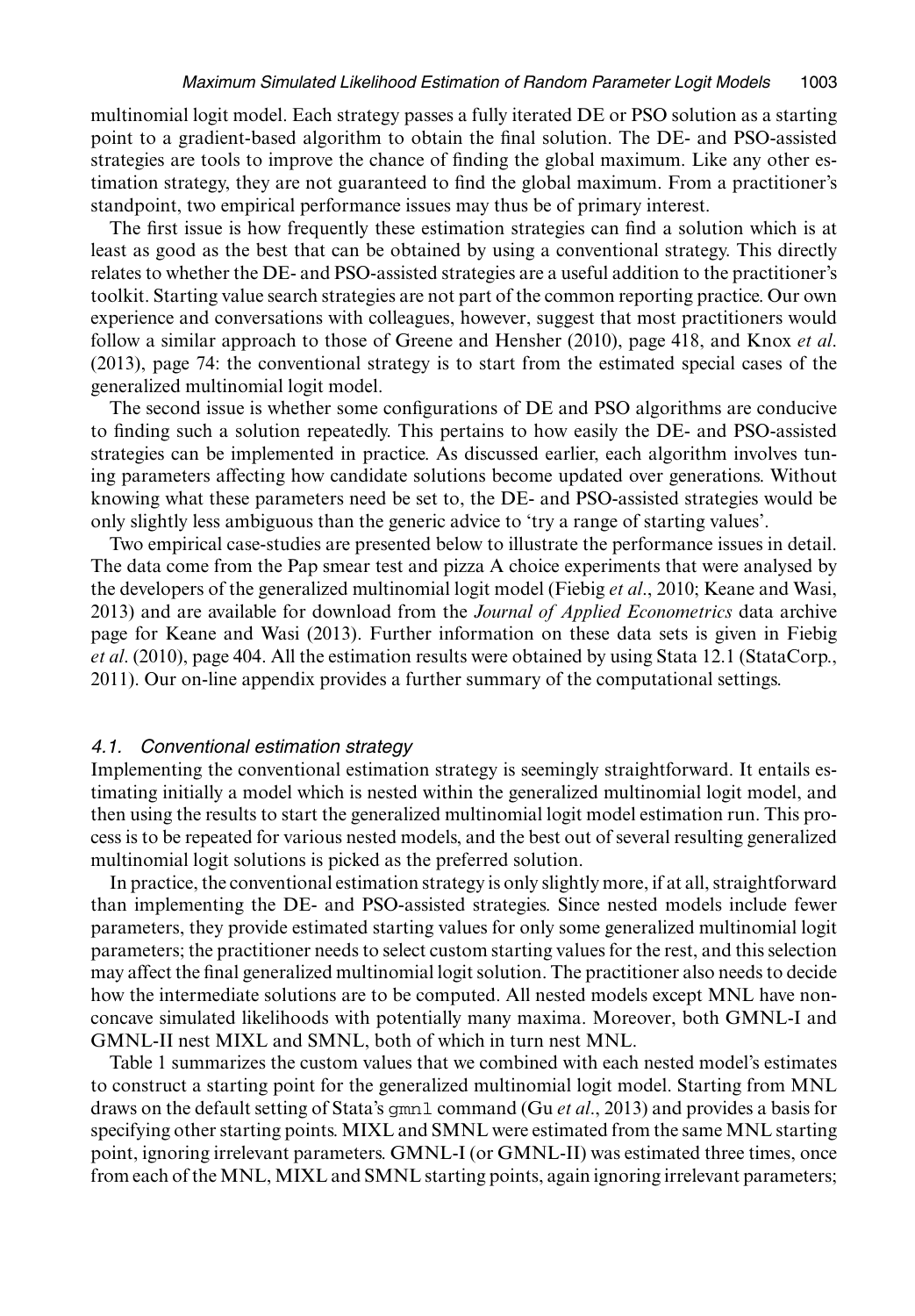| <b>Table 1.</b> Starting values based on special cases of the generalized |  |
|---------------------------------------------------------------------------|--|
| multinomial logit model <sup>†</sup>                                      |  |

| Parameter        | Values for the following models: |                           |                           |                      |                      |  |
|------------------|----------------------------------|---------------------------|---------------------------|----------------------|----------------------|--|
|                  | MNL                              | MIXL                      | <i>SMNL</i>               | GMNL-I               | GMNL-II              |  |
| β<br>σ<br>$\tau$ | Est.<br>0.10<br>0.25<br>0        | Est.<br>Est.<br>0.25<br>0 | Est.<br>0.10<br>Est.<br>0 | Est.<br>Est.<br>Est. | Est.<br>Est.<br>Est. |  |

†Est. indicates that the restricted model produces the relevant parameter estimates that can be directly used as starting values for the generalized multinomial logit model.

the generalized multinomial logit model, in turn, was then estimated once from each of the three potential GMNL-I (or GMNL-II) starting points, though only the best of the three resulting solutions is reported below.

*4.2. Differential evolution and particle swarm optimization assisted estimation strategies* The DE and PSO algorithms require, as user inputs, the population size *P* and the number of generations *G*. In addition, both algorithms require an initial population of *P* candidate solutions that they can improve over *G* generations.

Following common practice, we set  $P = 10K$  where K is the number of estimated parameters. We also set  $G = 10K$ , as preliminary experimentation with simulated data sets suggested that both algorithms tended to slow down substantially around the 10*K*th generation. To illustrate this slowdown in an empirical context, Fig. 1 plots how a selection of DE and PSO starting points that were used in the first case-study (Pap smear) would have varied if G had been set to 420 (or 30*K*) instead of 140 (or 10*K*). It should be emphasized that the DE and PSO solutions at the 10*K*th generation are used as starting points for further optimization, not as the final solutions. All the final solutions are obtained by executing the gradient-based algorithm from the DE and PSO starting points.

The initial population of P solutions is generated as follows. For the generalized multinomial logit parameters to be estimated  $\omega = {\beta, \tau, \gamma, \sigma}$ , consider the bounds given by  $\mathbf{l} = {\mathbf{b}_{\text{MNL}}}, 0, 0, \mathbf{0}$ and  $\mathbf{u} = \{3\mathbf{b}_{\text{MNL}}, 2, 1, 1.5\mathbf{b}_{\text{MNL}}\}$ , where  $\mathbf{b}_{\text{MNL}}$  is the vector of the MNL estimates and **0** is the *K*vector of 0s. For each initial solution, each element of *ω* is independently drawn from a uniform variable lying between the corresponding elements of **l** and **u**.

The updating process of each algorithm requires two tuning parameters as additional user inputs: amplification factor  $F$  and cross-over probability  $Cr$  in the case of DE, or the acceleration constant C and the inertia weight D in the case of PSO. We follow Gilli and Schumann (2010) in experimenting with 16 pairs, or configurations, of those tuning parameters per algorithm: a DE configuration is in  $F = \{0.2, 0.4, 0.6, 0.8\} \times \text{Cr} = \{0.2, 0.4, 0.6, 0.8\}$ , whereas a PSO configuration is in  $C = \{0.5, 1.0, 1.5, 2.0\} \times D = \{0.5, 0.75, 0.9, 1.0\}$ . The resulting configurations are spaced sufficiently broadly to provide indicative evidence for future applications on what tuning parameter values could be narrowly searched over for further fine-tuning of each algorithm.

Since the updating process is partly random, different DE or PSO starting points would result from the same configuration when different random-number seeds are specified for initializa-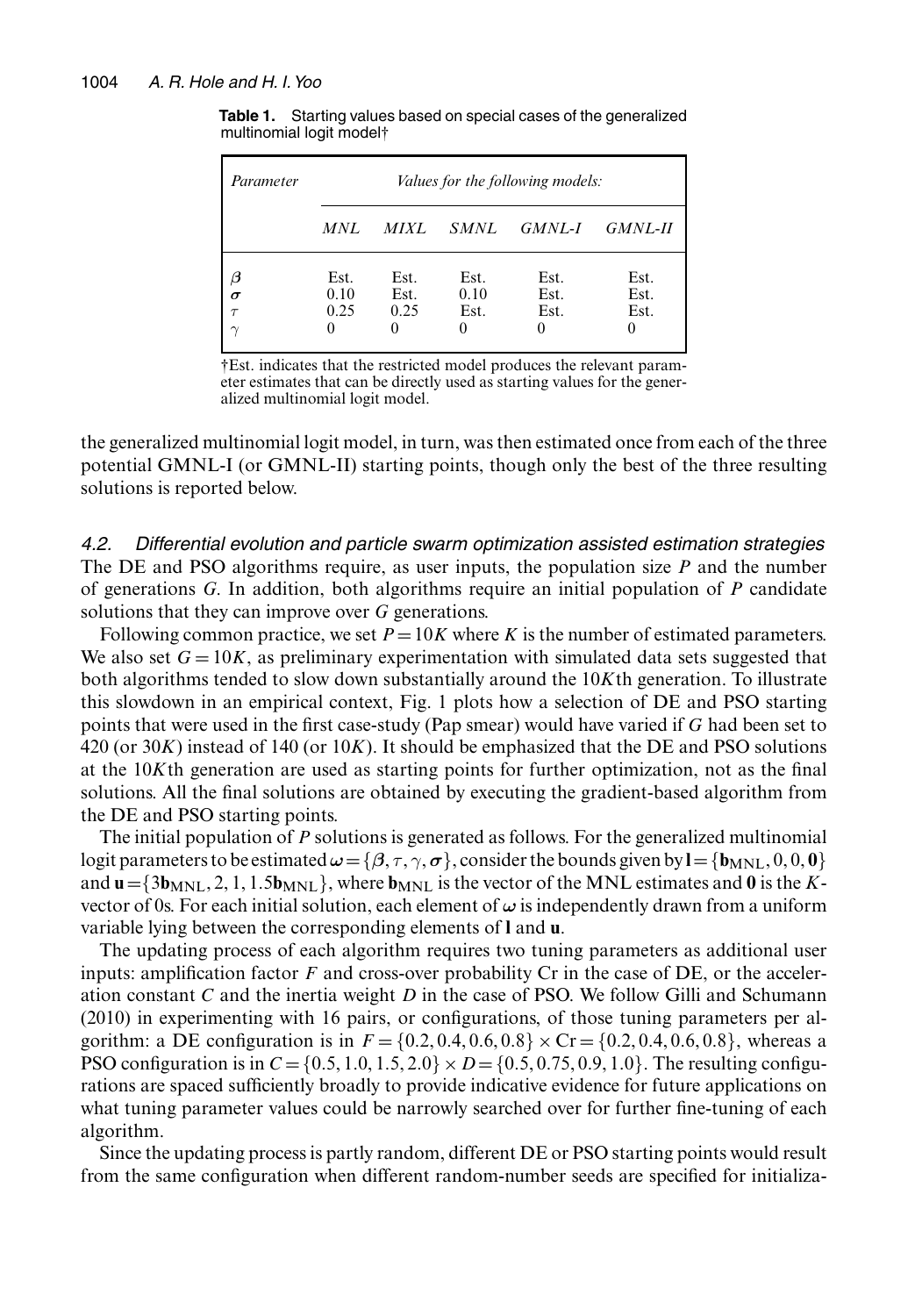

**Fig. 1.** Pap smear—selected update paths over generations: the best DE (——) and PSO (——) and worst DE  $(-,-,-)$  and PSO  $(-,-,-)$  refer to the DE and PSO starting points that led to the best and worst final solutions in the Pap smear case-study in Section 4.3; the figure plots how these starting points had been updated until the 140th generation, at the end of which they were passed to the gradient-based algorithm for further optimization to obtain the final estimation results; the figure also plots what these starting points would have become if the algorithm continued without termination until the 420th generation

**Table 2.** Pap smear: conventional solutions†

| Starting point | logL       | $  g  _{\infty}$      | $g'H^{-1}g$             | $\kappa(H)$             |
|----------------|------------|-----------------------|-------------------------|-------------------------|
| MIXL           | $-931.065$ | $8.64 \times 10^{-7}$ | $-2.06 \times 10^{-14}$ | 998.8549                |
| <b>GMNL-II</b> | $-931.065$ | $2.92 \times 10^{-5}$ | $-4.29 \times 10^{-11}$ | 998.9412                |
| <b>SMNL</b>    | $-932.133$ | $5.46 \times 10^{-8}$ | $-5.30 \times 10^{-16}$ | 606.9426                |
| <b>GMNL-I</b>  | $-934.091$ | $1.95 \times 10^{-7}$ | $-2.12 \times 10^{-14}$ | 4732.774                |
| MNL            | $-960.317$ | 13.04914              | $-9.22 \times 10^{-6}$  | $1.72 \times 10^{18}$ ± |

 $\frac{1}{2}$  and H refer to the simulated log-likelihood, its gradient (as a column vector) and Hessian respectively. The infinity norm of g,  $||g||_{\infty}$ , is the largest element of g in absolute value.  $\kappa(H)$  is the 2-norm condition number of H, defined as  $\lambda_{\text{max}}/\lambda_{\text{min}}$  where  $\lambda_{\text{max}}$  and  $\lambda_{\text{min}}$  are the largest and smallest eigenvalues of  $-H$ .  $\ddagger H$  is ill conditioned (i.e.  $\kappa(H) > 6.7 \times 10^7$ ).

tion. We have obtained 48 DE starting points and 48 PSO starting points, by restarting each configuration three times from the same set of three seeds. In other words, the same set of three different initial populations has been used to obtain the three starting points that are associated with each configuration of each algorithm.

# *4.3. Results: Pap smear*

In the Pap smear data set, each of 79 individuals faced 32 choice scenarios consisting of two options, namely to have a Pap smear test or not. These options are described by six different attributes, including the alternative-specific constant for the have the test option. Estimating the mean  $\beta$  and standard deviation  $\sigma$  of the canonical random coefficient on each attribute results in 14 generalized multinomial logit model parameters.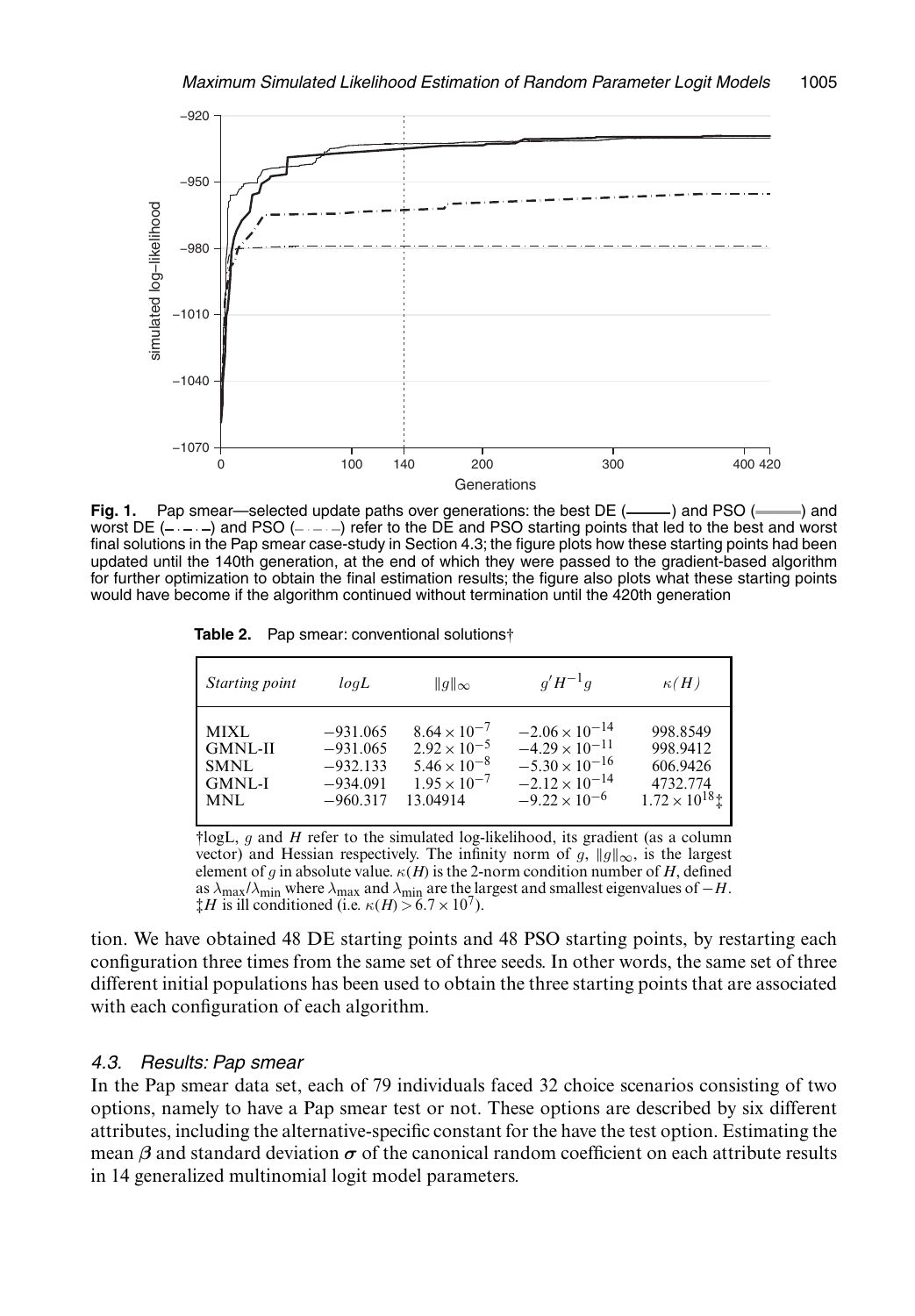| F   | Cr  | logL       | $  g  _{\infty}$      | $g'H^{-1}g$             | $\kappa(H)$ |
|-----|-----|------------|-----------------------|-------------------------|-------------|
| 0.8 | 0.6 | $-925.378$ | $1.44 \times 10^{-7}$ | $-1.78 \times 10^{-15}$ | 2033.113    |
| 0.8 | 0.2 | $-925.378$ | $9.77 \times 10^{-7}$ | $-1.22 \times 10^{-14}$ | 2033.185    |
| 0.8 | 0.2 | $-925378$  | $6.64 \times 10^{-5}$ | $-3.18 \times 10^{-11}$ | 2033.347    |
| 0.6 | 0.6 | $-925.378$ | $8.07 \times 10^{-5}$ | $-1.35 \times 10^{-10}$ | 2033.3      |
| 0.6 | 0.4 | $-925.378$ | 0.0001                | $-2.21 \times 10^{-10}$ | 2033.109    |
| 0.8 | 0.2 | $-925.378$ | 0.000438              | $-3.75 \times 10^{-9}$  | 2033.296    |
| 0.8 | 0.4 | $-925,409$ | $3.92 \times 10^{-7}$ | $-3.02 \times 10^{-15}$ | 3018.498    |
| 0.8 | 0.4 | $-925,409$ | $9.32 \times 10^{-5}$ | $-2.26 \times 10^{-10}$ | 3018.577    |
| 0.6 | 0.2 | $-926.308$ | $5.84 \times 10^{-6}$ | $-1.37 \times 10^{-11}$ | 936.3411    |
| 0.6 | 0.2 | $-926.308$ | 0.00062               | $-4.03 \times 10^{-8}$  | 936.369     |

**Table 3.** Pap smear: 10 best DE-assisted solutions†

†*F*, Cr, *C* and *D* indicate tuning parameter values leading to relevant starting points. logL is in italics if it is greater than the highest logL (MIXL starting point) in Table 2. See the footnote to Table 2 for other information.

*C D*  $logL$   $||g||_{\infty}$   $g'$  $\kappa(H^{-1}g$   $\kappa(H)$ 1.5 0.90 −926.308 4.74 × 10<sup>-6</sup> −9.87 × 10<sup>-13</sup> 936.3309<br>1.5 1.00 −926.308 0.000377 −4.39 × 10<sup>-8</sup> 936.2917 1.5 1.00  $-926.308$  0.000377  $-4.39 \times 10^{-8}$  936.291<br>2 0.90  $-926.671$   $5.08 \times 10^{-8}$   $-3.56 \times 10^{-17}$  1240.651 2 0.90  $-926.671$   $5.08 \times 10^{-8}$   $-3.56 \times 10^{-17}$  1240.651<br>1.5 0.75  $-932.176$   $5.49 \times 10^{-5}$   $-6.57 \times 10^{-12}$  4973.183 1.5 0.75 −932.176  $5.49 \times 10^{-5}$  −6.57 $\times 10^{-12}$  4973.183<br>0.5 0.90 −932.176 0.000197 −1.04 $\times 10^{-10}$  4969.639 0.5 0.90 −932.176 0.000197 −1.04 × 10<sup>-10</sup> 4969.639<br>1 0.75 −932.376 7.26 × 10<sup>-9</sup> −6.85 × 10<sup>-18</sup> 2174.327 1 0.75 −932.376 7.26 × 10<sup>-9</sup> −6.85 × 10<sup>-18</sup> 2174.327<br>2 0.50 −932.376 5.33 × 10<sup>-8</sup> −9.91 × 10<sup>-16</sup> 2174.169 2 0.50 −932.376  $5.33 \times 10^{-8}$  −9.91 $\times 10^{-16}$  2174.169<br>0.5 1.00 −932.376  $4.00 \times 10^{-7}$  −1.64 $\times 10^{-14}$  2173.287 0.5 1.00 −932.376  $4.00 \times 10^{-7}$  −1.64  $\times 10^{-14}$  2173.287<br>1 0.90 −934.091  $1.90 \times 10^{-8}$  −2.92  $\times 10^{-16}$  512.7021 1 0.90 −934.091  $1.90 \times 10^{-8}$  −2.92×10<sup>-16</sup> 512.702<br>0.5 0.50 −934.091  $1.02 \times 10^{-7}$  −6.73×10<sup>-16</sup> 512.736  $-6.73 \times 10^{-16}$ 

**Table 4.** Pap smear: 10 best PSO-assisted solutions†

†*F*, Cr, *C* and *D* indicate tuning parameter values leading to relevant starting points. logL is in italics if it is greater than the highest logL (MIXL starting point) in Table 2. See the footnote to Table 2 for other information.

Table 2 reports in descending order the simulated log-likelihood values logL of the solutions that were obtained by applying the conventional strategy, along with the usual diagnostics for checking convergence to a local optimum. Stata classifies all solutions as 'converged', implying that the Hessian H is negative definite and the weighted gradient norm  $g'H^{-1}g$  is smaller<br>than  $-1 \times 10^{-5}$  in magnitude Eurther inspection suggests that only the MNI shared solution than  $-1 \times 10^{-5}$  in magnitude. Further inspection suggests that only the MNL-based solution gives warning signs: the inf-norm of the gradient,  $||g||_{\infty}$ , deviates far from 0 and the Hessian condition number,  $\kappa(H)$ , exceeds 1 over the square root of Stata's machine precision. But this is the worst solution which is unlikely to be reported by a practitioner who tries alternative starting points.

The best conventional solution results in  $log L = -931.065$ . It is also a type of local maximum which practitioners may find particularly convincing as a candidate for the global maximum, because it can be reached from two different starting points, namely MIXL and GMNL-II. The negligible difference between their convergence diagnostics arises because the MIXL-based estimates differ marginally from the GMNL-II-based estimates, in or after the fifth decimal place.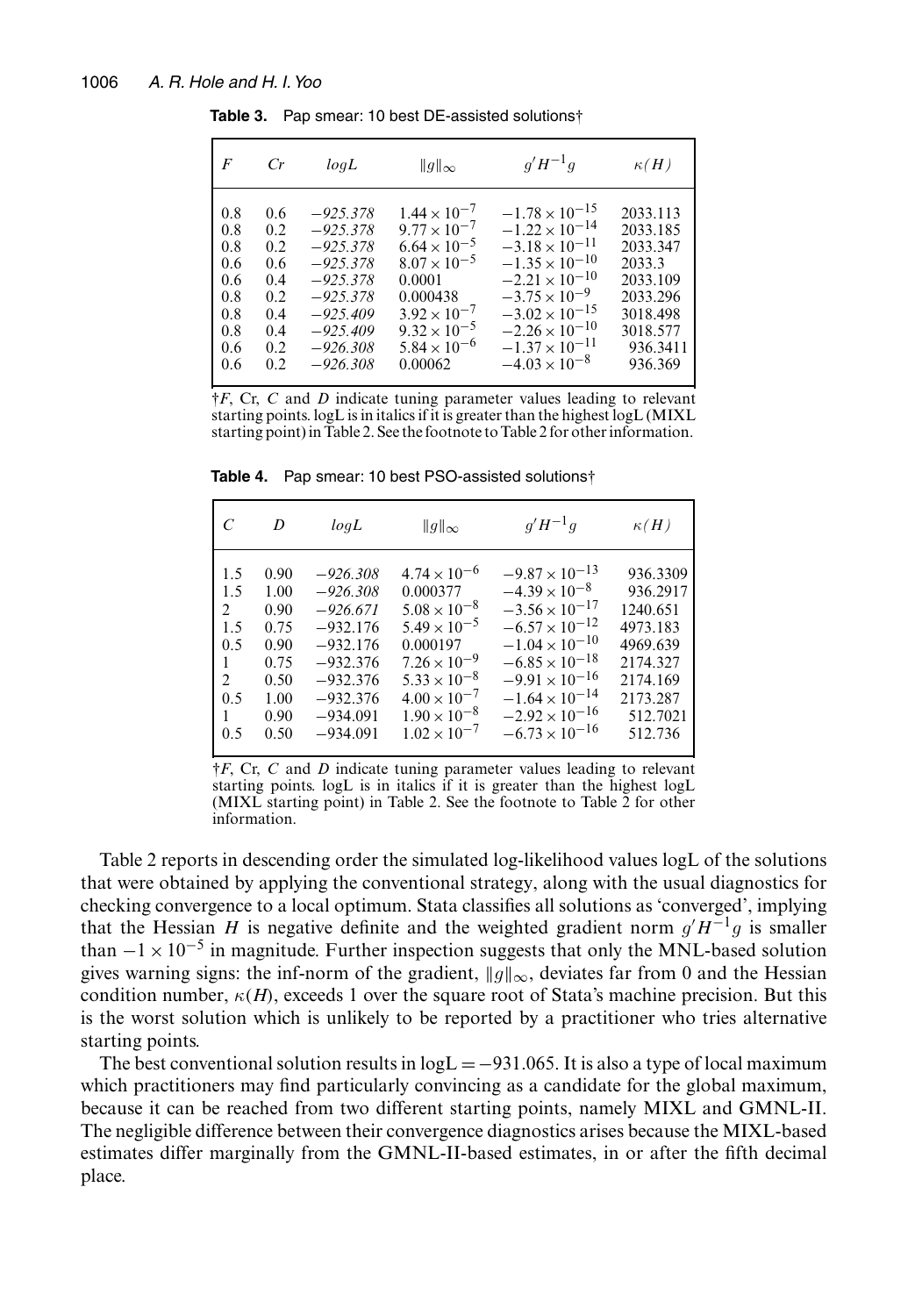The DE- and PSO-assisted estimation strategies find several solutions which improve on the best conventional solution. The best solution is a DE-assisted solution resulting in  $logL =$ <sup>−</sup>925:378. Table OA1 in the on-line appendix reports the logL-results from all three starts of 16 configurations of each algorithm. The main features of those results may be summarized as follows. 16 of 48 DE-assisted solutions  $(35%)$  result in logL > −931.065, ranging from −928.034 to <sup>−</sup>925:378. Considering that some of the 48 solutions include those resulting from configurations that are not well suited to the present application, a *prima facie* case exists that the DE-assisted strategy is a practically useful complement to the conventional strategy. In contrast, only three out of 48 PSO-assisted estimation runs  $(6%)$  result in an improved solution, ranging from <sup>−</sup>926:671 to <sup>−</sup>926:308.

Another practically attractive feature of the DE-assisted solutions is clearer indicative evidence on which configurations are likely to work well. Tables 3 and 4 report the top 10 logL-values found with the aid of each algorithm for DE and PSO respectively. A qualitative direction for fine-tuning the DE configuration to the present application would be 'try a big change to the parameter estimates, but accept the resulting change only occasionally'. No similar direction emerges in the case of PSO, as the top 10 solutions are associated with a wider range of configurations. To be specific, the top 10 DE-assisted solutions are overly represented by configurations specifying a large amplification factor  $F(0.6 \text{ and } 0.8)$  and a small cross-over probability Cr (0.2 and 0.4). When restricting attention to the four implied configurations, nine out of 12 DEassisted estimation runs (75%) find an improved solution, and four of those nine runs reach the highest logL of  $-925.378$ . In contrast, a small F (0.2 and 0.4) appears not well suited, regardless of the accompanying Cr: only two of such 28 DE-assisted runs find an improved solution, none of them reaching the highest logL.

The highest logL has been reached from six different DE starting points and displays appropriate convergence diagnostics. Of course, as in the case of the best conventional solution, such repeatability does not imply that the underlying solution is the global maximum. Verifying that a particular solution is the global maximum is considered to be beyond the scope of our study because, as far as we are aware, no definitive guideline exists on how such verification is to be performed. We have, however, verified that the best conventional solution is not the global maximum. Our present and subsequent analysis focuses on the consequences of basing an empirical analysis on the best conventional solution when a DE- or PSO-assisted solution is capable of achieving a higher logL.

Table 5 reports parameter estimates at the second-worst and best conventional solutions, and at the best DE-assisted solution. The second-worst conventional solution (solution A) results from the GMNL-I starting point, and is the worst out of the conventional solutions with acceptable convergence diagnostics. In terms of logL, the best conventional solution (solution B) gains over solution A by about 3 points, and there are marked differences between the coefficient estimates: the mean of the 'alternative-specific constant test', in particular, is about 2.5 times larger in solution A than in solution B (−3:<sup>85</sup> *versus* <sup>−</sup>1:51) and many other estimates disagree even on the first significance figures.

There are less pronounced differences between the best DE-assisted solution (solution C) and the best conventional solution (solution B), although C improves on B by 6 logL-points, or twice as much as B improves on A. The main difference between the solutions is that whereas solution B supports simplifying the model to a more parsimonious GMNL-II model with a non-randomtest cost coefficient, solution C does not support such a simplification as both the estimate of  $\gamma$ and the standard deviation of the cost coefficient are significant and non-trivial. The remaining differences are not such that it becomes immediately obvious from simple inspection whether policy relevant statistics derived from these solutions, such as the median willingness to pay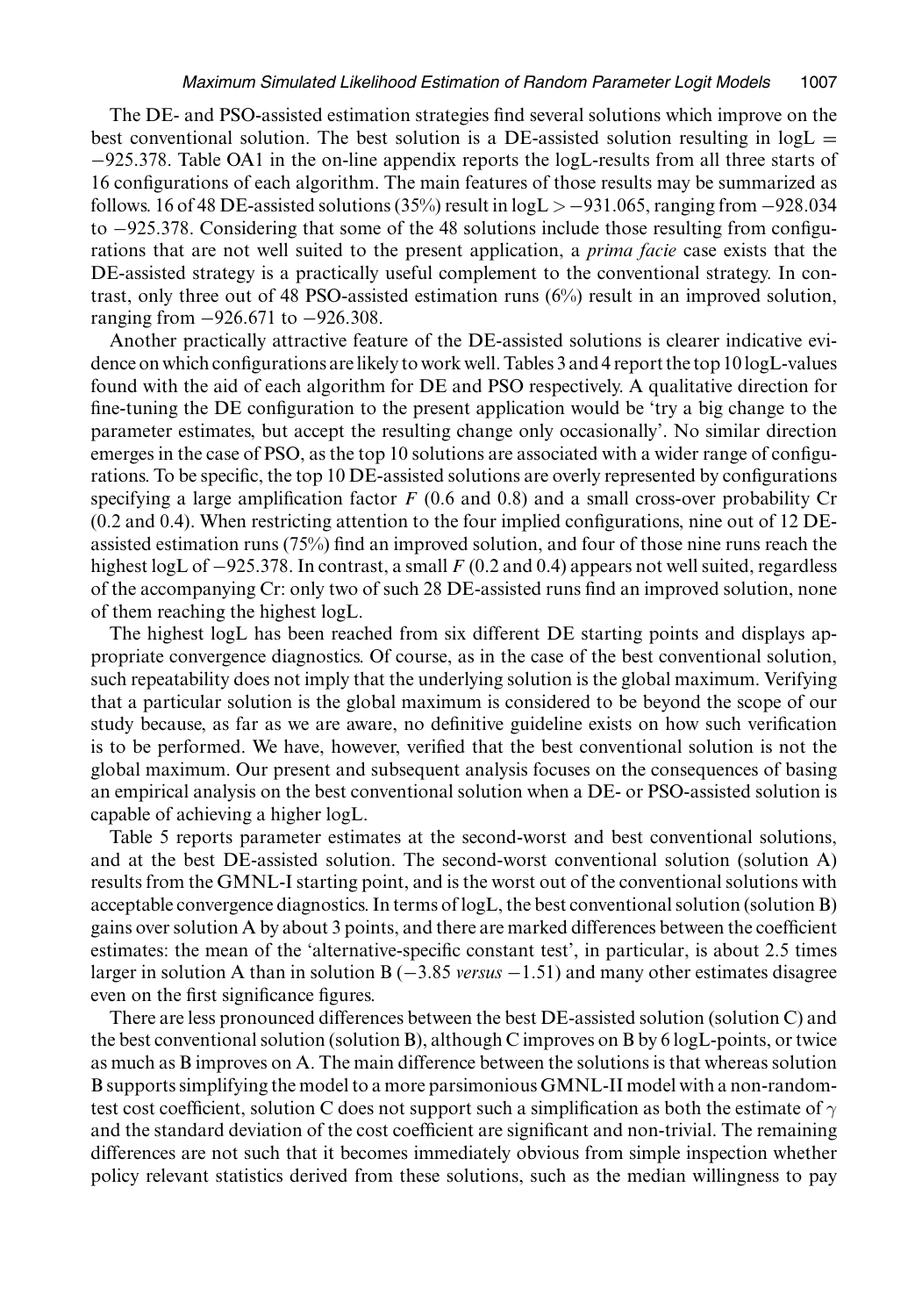|                      | Solution A: 2nd-worst<br>conventional |                          | Solution B: best<br>conventional |                          | Solution C: best<br>DE assisted          |                          |
|----------------------|---------------------------------------|--------------------------|----------------------------------|--------------------------|------------------------------------------|--------------------------|
|                      | Estimate                              | <b>Standard</b><br>error | Estimate                         | <b>Standard</b><br>error | Estimate                                 | <b>Standard</b><br>error |
| If know doctor       | 1.367†                                | 0.290                    | 1.2021                           | 0.240                    | 1.3291                                   | 0.286                    |
|                      | [2.764]                               | 0.515                    | [1.8031]                         | 0.246                    | [2.340]                                  | 0.377                    |
| If doctor is male    | $-3.595$ <sup>t</sup>                 | 0.657                    | $-2.196$                         | 0.339                    | $-2.775$ <sup><math>\dagger</math></sup> | 0.556                    |
|                      | [3.8281]                              | 0.642                    | [2.760]                          | 0.405                    | [3.4721]                                 | 0.479                    |
| If test is due       | 5.5651                                | 1.211                    | 4.7631                           | 0.650                    | 4.9691                                   | 0.824                    |
|                      | [4.6911]                              | 0.911                    | [3.5301]                         | 0.451                    | [3.4781]                                 | 0.553                    |
| If doctor recommends | 3.0901                                | 0.689                    | 1.8351                           | 0.293                    | 2.2261                                   | 0.422                    |
|                      | [2.943]                               | 0.559                    | [1.6811]                         | 0.254                    | [1.2011]                                 | 0.238                    |
| Test cost            | $-0.3391$                             | 0.101                    | $-0.3271$                        | 0.094                    | $-0.2458$                                | 0.096                    |
|                      | [0.6021]                              | 0.165                    | [0.022]                          | 0.054                    | $[0.180$ §]                              | 0.076                    |
| ASC for test         | $-3.8521$                             | 1.056                    | $-1.507$ <sup>t</sup>            | 0.346                    | $-2.2811$                                | 0.512                    |
|                      | [4.140]                               | 0.747                    | [4.447]                          | 0.517                    | [4.0991]                                 | 0.607                    |
| $\gamma$             | 0.1028                                | 0.045                    | 0.081                            | 0.054                    | 0.1521                                   | 0.055                    |
| $\tau$               | 1.304†                                | 0.230                    | $0.940$ <sup>†</sup>             | 0.144                    | 0.962‡                                   | 0.158                    |
| logL                 | $-934.091$                            |                          | $-931.064$                       |                          | $-925.378$                               |                          |

|  | <b>Table 5.</b> Pap smear: generalized multinomial logit parameter estimates† |  |  |  |  |  |
|--|-------------------------------------------------------------------------------|--|--|--|--|--|
|--|-------------------------------------------------------------------------------|--|--|--|--|--|

†For each named attribute, the corresponding elements of *β* and *σ* (in square brackets) are reported. The '2ndworst conventional' and 'best conventional' respectively refer to GMNL-I and MIXL or GMNL-II starting point solutions in Table 2. 'Best DE assisted' refers to the first six solutions in Table 3. ‡Statistical significance at the 1% level.

§Statistical significance at the 5% level.

(WTP) and the predicted choice probability, would be substantively different. (The WTP for a specific attribute is the utility coefficient on that attribute divided by the absolute value of the utility coefficient on the price or cost attribute. The WTP distribution can be simulated first by making simulated draws for all utility coefficients according to equation (2), and then computing relevant ratios of those simulated coefficients.)

To facilitate further comparisons, Table 6 reports selected percentiles of WTP distributions simulated from solutions A, B and C. As expected from the earlier comparison of A with B, these two solutions imply quite a different median WTP, which is the primary statistic on which practitioners are likely to focus (e.g. Small *et al*. (2005)). The implied WTP distributions of solution B and C, in contrast, are only slightly different at the median. The main difference between those two solutions is that, because of heterogeneity in the cost coefficient which is only picked up by solution C, the interpercentile ranges of WTP are much more pronounced for C than B. As a result, conclusions regarding the dispersion of the WTP distribution that is implied by solution B may require reconsideration.

Table 7 compares the three solutions in terms of the predicted changes in the probability of choosing the Pap smear test in response to attribute level variations. The baseline specification of the attribute levels has been motivated by what Johar *et al*. (2013), page 1853, found plausible in the Australian context. As in the case of the median WTP, solutions B and C agree on the substantive conclusions, predicting changes of similar magnitudes and indicating that, under the baseline scenario, the test is more likely to be chosen than not. In this case, however, solution A also yields almost the same results as the others, apart from that in line with its large and negative alternative-specific constant, it predicts a smaller baseline probability of the test (0.45)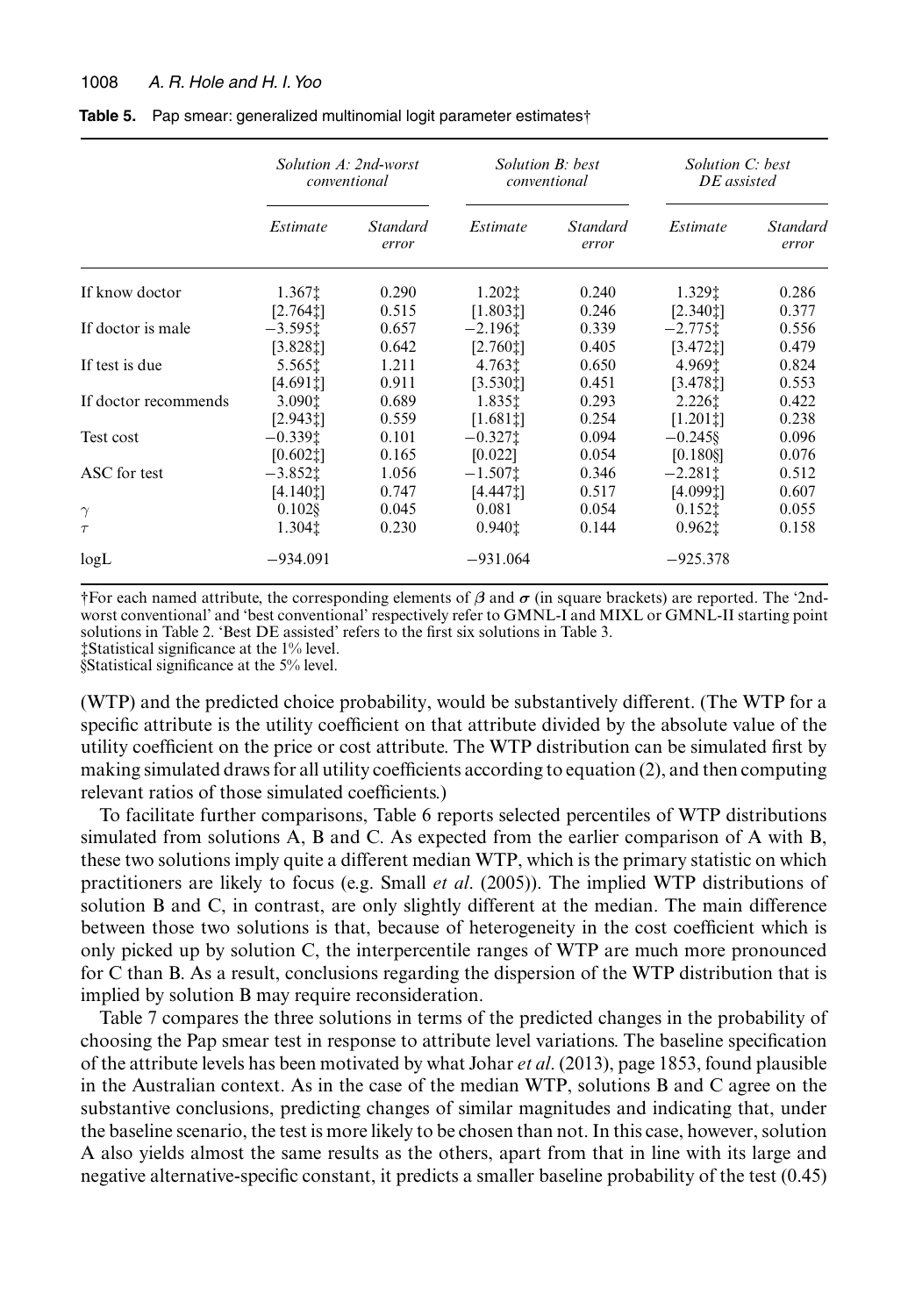|                        | $WTP$ (\$) for the following percentiles: |              |                                 |      |       |
|------------------------|-------------------------------------------|--------------|---------------------------------|------|-------|
|                        |                                           |              | $p(10)$ $p(25)$ $p(50)$ $p(75)$ |      | p(90) |
| If know doctor:        |                                           |              |                                 |      |       |
| 2nd-worst conventional | $-121$                                    | $-35$        | 8                               | 51   | 145   |
| best conventional      | $-39$                                     | $-2$         | 36                              | 76   | 114   |
| best DE assisted       | $-156$                                    | $-32$        | 41                              | 122  | 284   |
| If doctor is male:     |                                           |              |                                 |      |       |
| 2nd-worst conventional |                                           | $-244 - 96$  | $-27$                           | 45   | 206   |
| best conventional      |                                           | $-182 - 128$ | $-67$                           | $-8$ | 48    |
| best DE assisted       | $-455$                                    | $-212$       | $-83$                           | 21   | 207   |
| If test is due:        |                                           |              |                                 |      |       |
| 2nd-worst conventional | $-292$                                    | $-64$        | 41                              | 135  | 340   |
| best conventional      | $-5$                                      | 65           | 144                             | 222  | 293   |
| best DE assisted       | $-184$                                    | 45           | 156                             | 321  | 682   |
| If doctor recommends:  |                                           |              |                                 |      |       |
| 2nd-worst conventional | $-162$                                    | $-35$        | 21                              | 79   | 205   |
| best conventional      | $-14$                                     | 19           | 57                              | 94   | 129   |
| best DE assisted       | $-73$                                     | 28           | 69                              | 135  | 287   |

**Table 6.** Pap smear: simulated WTP distributions†

†Each WTP distribution has been simulated by making 100000 draws from the joint density of utility coefficients according to the solutions in Table 5.  $p(Q)$  denotes the Qth percentile of the simulated distribution.

|  |  | <b>Table 7.</b> Pap smear: predicted choice probabilities† |  |  |  |
|--|--|------------------------------------------------------------|--|--|--|
|--|--|------------------------------------------------------------|--|--|--|

|                                                                                                 | Solution A                 | <b>Solution B</b>          | Solution C                 |
|-------------------------------------------------------------------------------------------------|----------------------------|----------------------------|----------------------------|
| Base choice probability<br>Change when test is not due<br>Change when does not know<br>doctor   | 0.45<br>$-0.24$<br>$-0.06$ | 0.57<br>$-0.27$<br>$-0.06$ | 0.53<br>$-0.26$<br>$-0.07$ |
| Change when doctor is female.<br>Change when doctor<br>recommends<br>Change when test cost is 0 | 0.15<br>0.12<br>0.04       | 0.12<br>0.09<br>0.05       | 0.15<br>0.11<br>0.04       |

†Solutions A, B and C are respectively based on 100000 draws from the joint density of utility coefficients according to the '2nd-worst conventional', 'best conventional' and 'best DE-assisted' solutions in Table 5. The base choice probability is the probability of choosing a test (over no test) when the test is due, the patient knows the doctor, the doctor is male, the doctor makes no recommendation and the cost is \$30. Each row reports how this probability changes when each attribute changes from its base level.

than B  $(0.57)$  and C  $(0.53)$ . This robustness may stem from the same source as the difficulties of finding the global maximum, namely that different combinations of parametric values lead to similar probabilities or likelihoods.

## *4.4. Results: pizza A data*

In the pizza A data set, each of 178 individuals faced 16 choice scenarios consisting of two hypothetical pizza delivery services. These services are described by eight attributes. Estimating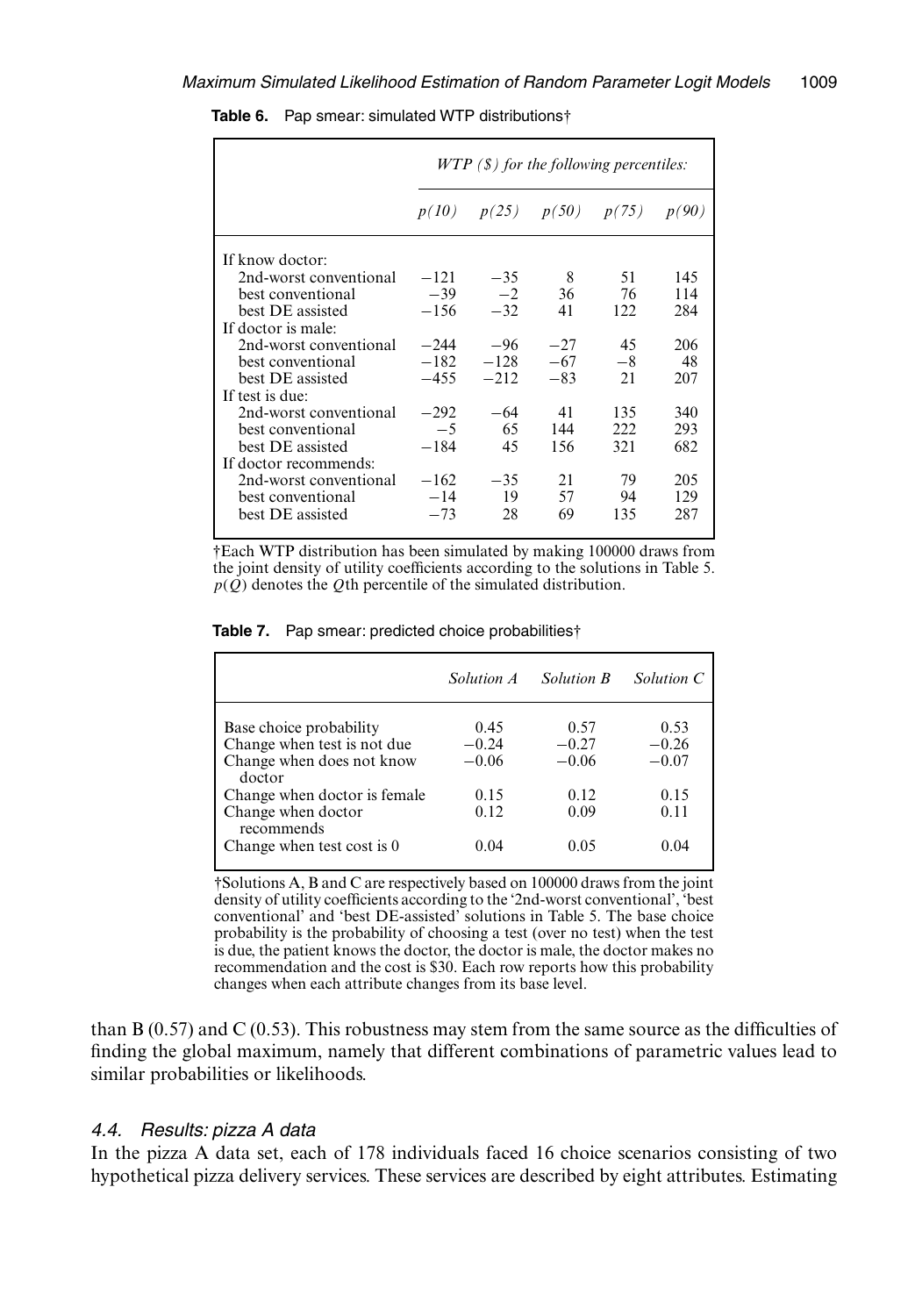| Starting point | logL       | $\ g\ _{\infty}$      | $g'H^{-1}g$             | $\kappa(H)$ |
|----------------|------------|-----------------------|-------------------------|-------------|
| <b>GMNL-II</b> | $-1361.84$ | $1.45 \times 10^{-5}$ | $-4.88 \times 10^{-12}$ | 173280.2    |
| MIXL           | $-1365.17$ | $1.30 \times 10^{-6}$ | $-1.58 \times 10^{-12}$ | 20000.77    |
| MNL            | $-1368.44$ | $3.98 \times 10^{-5}$ | $-1.51 \times 10^{-9}$  | 182428.5    |
| <b>GMNL-I</b>  | $-1374.45$ | 0.003018              | $-1.71 \times 10^{-8}$  | 3409.606    |
| SMNL           | $-1395.5$  | $4.60 \times 10^{-6}$ | $-8.35 \times 10^{-13}$ | 442.66      |

**Table 8.** Pizza A: conventional solutions†

†See the footnote to Table 2.

**Table 9.** Pizza A: 10-best DE-assisted solutions†

| F   | $_{Cr}$ | logL       | $  g  _{\infty}$      | $g'H^{-1}g$             | $\kappa(H)$            |
|-----|---------|------------|-----------------------|-------------------------|------------------------|
| 0.6 | 0.8     | $-1356.8$  | 18479.79              | $-51.2587$              | $-1.42 \times 10^{19}$ |
| 0.8 | 0.4     | $-1357.17$ | 1665.752              | $-0.16408$              | $-3.35 \times 10^{20}$ |
| 0.6 | 0.2     | $-1357.17$ | 1887.993              | $-0.16469$ t            | $-5.19 \times 10^{20}$ |
| 0.6 | 0.4     | $-1357.17$ | 298.4716              | $-0.16521$              | 6360351                |
| 0.6 | 0.2     | $-1357.53$ | 0.002223              | $-2.33 \times 10^{-6}$  | 4232703                |
| 0.6 | 0.4     | $-1357.64$ | 0.000897              | $-4.58 \times 10^{-7}$  | 2195944                |
| 0.8 | 0.8     | $-1357.64$ | 0.002647              | $-1.12 \times 10^{-6}$  | 2567936                |
| 0.4 | 0.8     | $-1359.03$ | 0.000146              | $-4.24 \times 10^{-10}$ | 41664.38               |
| 0.8 | 0.8     | $-1359.11$ | $4.60 \times 10^{-6}$ | $-5.65 \times 10^{-11}$ | 175508.2               |
| 0.4 | 0.2     | $-1359.11$ | 0.001924              | $-4.17 \times 10^{-9}$  | 171543.3               |

†logL is in italics if it is greater than the highest logL (GMNL-II starting point) in Table 8. See the footnotes to Table 2 for other information. ‡Stata declared convergence failure since  $|g'H^{-1}g|$  exceeds the tolerance criterion  $(1 \times 10^{-5})$ .

 $(1\times10^{-5})$ .

the mean and standard deviation of the canonical random coefficient on each attribute results in 18 generalized multinomial logit parameters.

Table 8 reports logL-values attained by the conventional solutions. The MIXL and GMNL-II starting points again turn out to be two best conventional starting points. But, this time, only GMNL-II leads to the highest logL of <sup>−</sup>1361:84. All conventional solutions, including the worst, display acceptable convergence diagnostics.

Tables 9 and 10 report the top 10 logL-values attained by respectively the DE- and PSOassisted solutions. The full set of the DE- and PSO-assisted estimation runs are available in Table OA2 of the on-line appendix. The results agree with the Pap smear results on two broad conclusions. First, the best solution ( $log L = -1356.80$ ) is obtained by the DE-assisted strategy. Second, the DE-assisted strategy outperforms the PSO-assisted strategy in terms of finding a solution improving on the best conventional solution: 42% or 20 out of 48 DE-assisted solutions, and 23% or 11 out of 48 PSO-assisted solutions, improve on the best conventional solution.

The current results, however, are quite different from the previous results in one important dimension. 11 DE-assisted solutions (23%) and four PSO-assisted solutions (8%) were declared 'not converged' by Stata, because the associated Hessian is not negative definite and/or  $g'H^{-1}g$ <br>exceeds the tolerance level. Importantly, as the unper panel of Table 9 shows, the clear sign of exceeds the tolerance level. Importantly, as the upper panel of Table 9 shows, the clear sign of non-convergence is present in the four best solutions that we have obtained.

Since these are symptoms of an empirically underidentified model, we followed the advice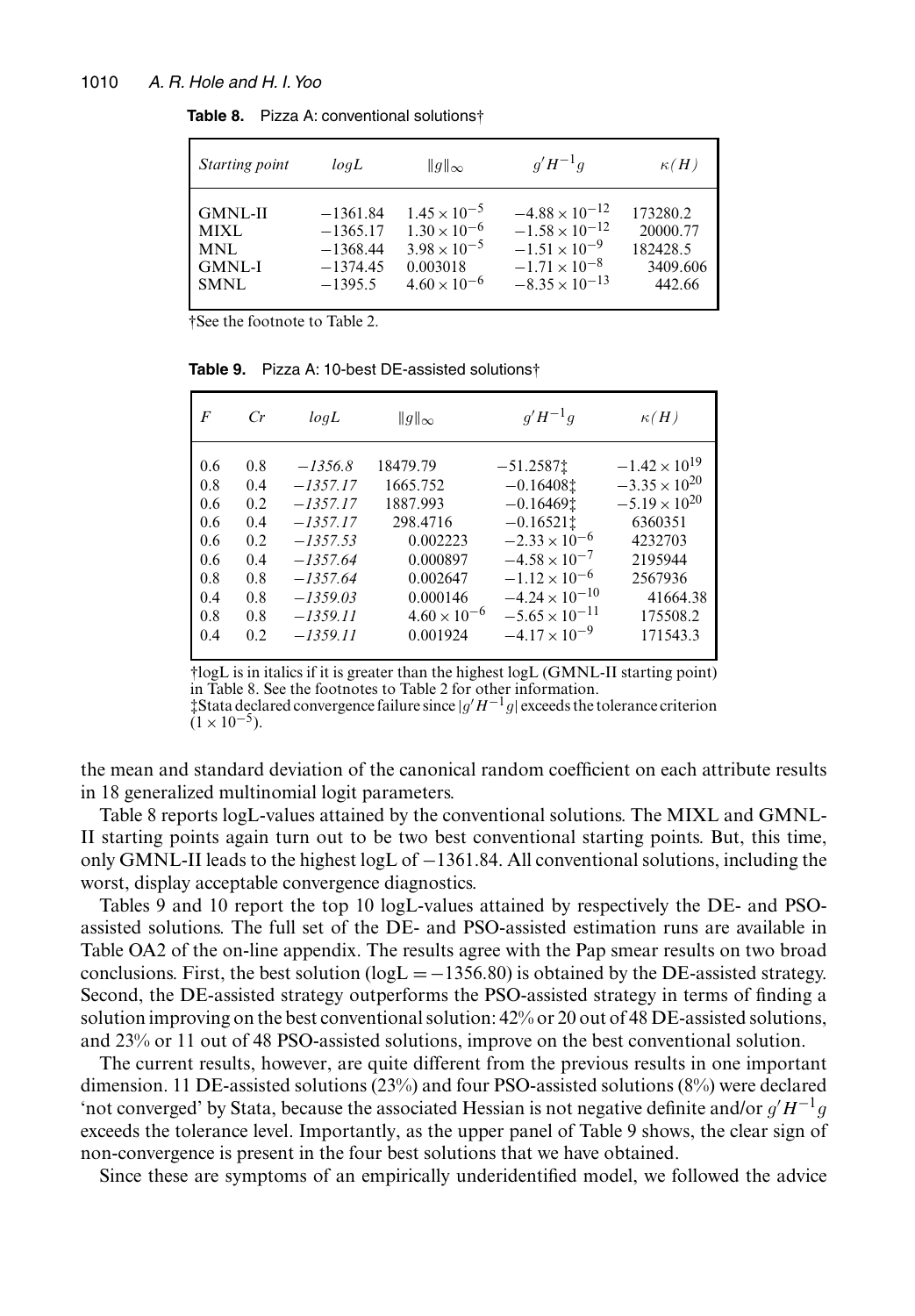| C                                                                                         | D                                               | logL                                                                                                                                | $  g  _{\infty}$                                                                                                                              | $g'H^{-1}g$                                                                                                                                                                                                                                             | $\kappa(H)$                                                                                              |
|-------------------------------------------------------------------------------------------|-------------------------------------------------|-------------------------------------------------------------------------------------------------------------------------------------|-----------------------------------------------------------------------------------------------------------------------------------------------|---------------------------------------------------------------------------------------------------------------------------------------------------------------------------------------------------------------------------------------------------------|----------------------------------------------------------------------------------------------------------|
| 1.5<br>1.5<br>$\overline{2}$<br>$\overline{2}$<br>$\overline{2}$<br>0.5<br>$\mathfrak{D}$ | 0.5<br>0.75<br>0.9<br>0.5<br>0.9<br>0.5<br>0.75 | $-1359.3$<br>$-1360$<br>$-1360.09$<br>$-1360.29$<br>$-1360.29$<br>$-1360.29$<br>$-1360.71$<br>$-1360.76$<br>$-1360.79$<br>$-1360.9$ | 0.002958<br>0.001075<br>0.000029<br>$6.21 \times 10^{-5}$<br>0.000188<br>0.000264<br>0.00854<br>$1.71 \times 10^{12}$<br>0.000654<br>0.000794 | $-1.89 \times 10^{-7}$<br>$-2.63 \times 10^{-6}$<br>$-2.40 \times 10^{-8}$<br>$-1.26 \times 10^{-10}$<br>$-4.50 \times 10^{-10}$<br>$-9.16 \times 10^{-10}$<br>$-9.80 \times 10^{-9}$<br>$-0.02901$<br>$-1.94 \times 10^{-8}$<br>$-1.57 \times 10^{-6}$ | 177189.4<br>184407.5<br>219779.6<br>32379.59<br>32251.78<br>32340.78<br>218317.4<br>448585.6<br>823405.7 |

**Table 10.** Pizza A: 10 best PSO-assisted solutions†

†logL is in italics if it is greater than the highest logL (GMNL-II starting point) in Table 8. See the footnotes to Table 2 for other information.

‡Stata declared convergence failure since  $|g'H^{-1}g|$  exceeds the tolerance criterion  $(1 \times 10^{-5})$ .  $(1\times10^{-5})$ .

of Chiou and Walker (2007) and re-estimated the model with a higher number of simulation draws (10 000), using as starting point the best conventional solution. As Chiou and Walker pointed out, using a larger number of draws unmasks empirical underidentification: whereas the best conventional solution displays acceptable convergence diagnostics at 500 draws, the new estimation run failed to attain convergence. Thus, in the present application, the use of the DEand PSO-assisted strategies leads to a practically different implication from the conventional strategy: namely that the model needs to be simplified before the parameter estimates can be readily interpreted.

## **5. Further analysis**

The results that were described in the previous section suggest that the DE- and PSO-assisted estimation strategies can be a useful tool for improving the chance of finding the global maximum in empirical applications. Between the two strategies, the DE-assisted strategy appears to be the better choice since it improves on the conventional solution more frequently and is more consistent in terms of which configurations are likely to perform well. The best conventional and DE-assisted solutions have led to somewhat (Pap smear) and quite (pizza A) different substantive conclusions based on the estimated generalized multinomial logit models.

The on-line appendix reports an extensive set of results from further case-studies, which echo the relatively superior performance of the DE-assisted strategy. The additional case-studies include applications of the DE- and PSO-assisted strategies to two larger empirical data sets (holiday A and mobile phone) of Fiebig *et al*. (2010), as well as to simulated data sets. We also reanalyse the Pap smear and pizza A data sets, using alternative hybrid estimation strategies which exploit the DE and PSO algorithms jointly with the Nelder–Mead algorithm. (We thank a reviewer for this suggestion.) Finally, we repeat all of our four empirical case-studies in the new context of estimation of the mixed logit model, MIXL, instead of the generalized multinomial logit model.

# **6. Conclusion**

In this paper, we have proposed an estimation strategy which uses DE and PSO algorithms to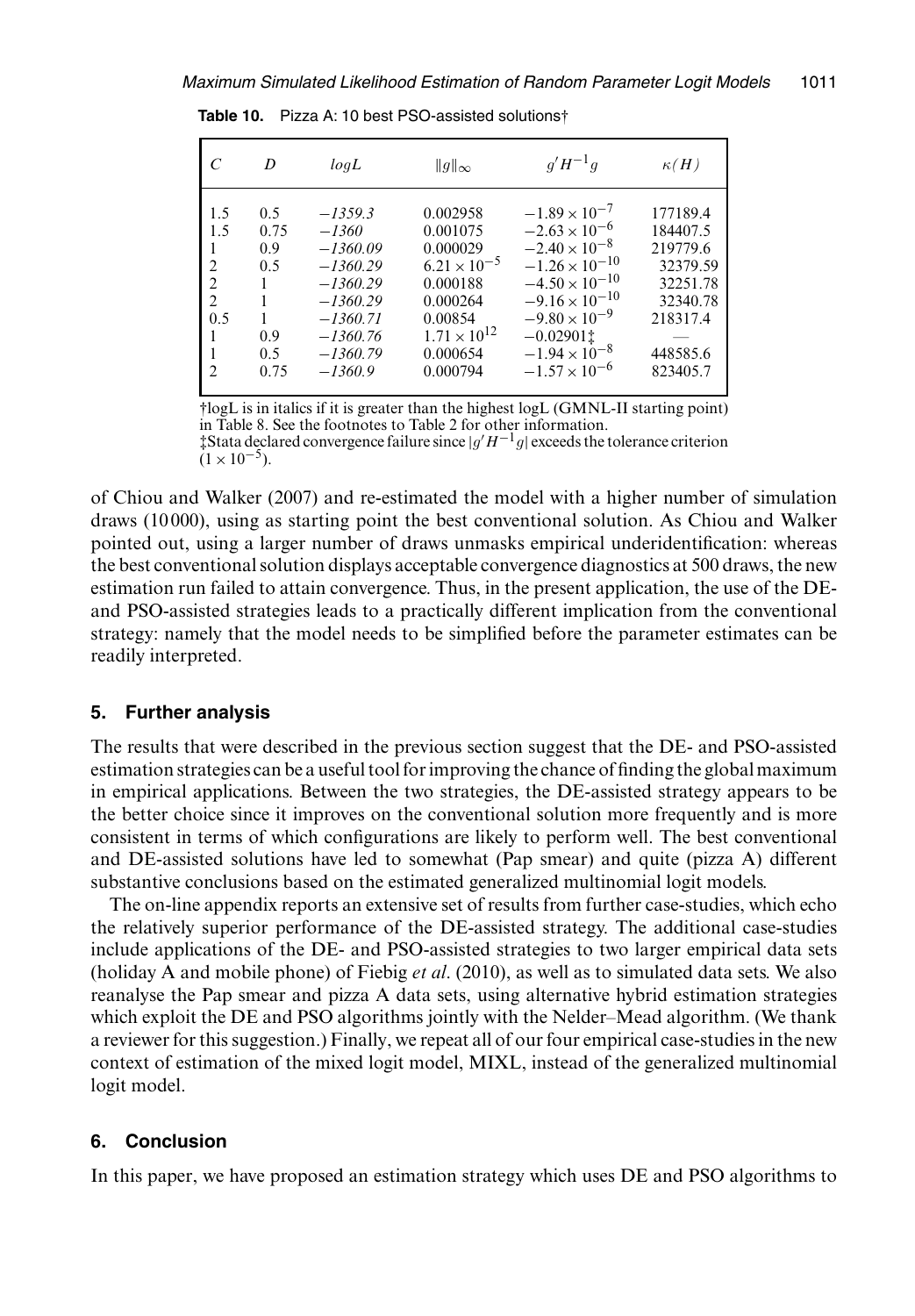#### 1012 *A. R. Hole and H. I.Yoo*

obtain starting values for random parameter logit models. Our findings suggest that the DEassisted strategy can be a very effective tool to diagnose the adequacy of the modelling results that are obtained by using the conventional strategy. The DE configuration ( $F = 0.8$ ,  $Cr = 0.2$ ) performs particularly well and may serve as a baseline configuration in similar applications.

Our results clearly suggest that repeatedly finding a particular maximum from several starting points is not reliable evidence that it is the global maximum. Given the difficulties of verifying the global maximum in empirical work, it is prudent to embrace the recommendation that Knittel and Metaxoglou (2014) made in a different context of non-linear optimization: namely to report the main differences across several optima found during the estimation process.

We conclude with a few remarks on the estimation run time of the DE-assisted strategy relative to that of the conventional strategy. Comparing the run time is inherently difficult because the estimation issue of interest is not to locate a unique maximum in the fastest time but to locate the best of several possible maxima. The sensitivity of a gradient-based optimizer's run time to starting points poses another source of complication: in the Pap smear case-study, for example, conventionally estimating the generalized multinomial logit model took as little as 17 min (from the MIXL starting point) to 11 h (from the MNL starting point). With these *caveats* in mind, we note that, in all of our empirical case-studies, two DE-assisted estimation runs using ( $F = 0.8$ ,  $Cr = 0.2$ ) required a comparable amount of time with that of the conventional strategy of searching over major special cases of the final model: continuing with the Pap smear example, each DE-assisted run using this configuration took 1.5 h whereas the conventional strategy took a combined total of 3.5 h even when we overlook the exceptional 11-h run from the MNL starting point. In every empirical case-study and given the same configuration, at least two out of three restarts of the DE-assisted strategy located a higher maximum than the conventional strategy. These findings suggest that running two or three restarts of the DE-assisted strategy would make an effective and computationally feasible addition to the empirical practitioner's toolkit.

## **Acknowledgements**

We thank the Joint Editor, the Associate Editor and two reviewers for their very helpful comments and suggestions. We also thank Jin Yan for alerting us to the literature on populationbased optimization heuristics, seminar participants at Copenhagen Business School and the Universities of Aberdeen, Durham and Leeds, and attendees at the Fourth International Choice Modelling Conference.

## **References**

- Chiou, L. and Walker, J. (2007) Masking identification of discrete choice models under simulation methods. *J. Econmetr.*, **141**, 683–703.
- Das, S. and Suganthan, P. (2011) Differential evolution: a survey of the state-of-the-art. *IEEE Trans. Evoln. Computn*, **15**, 4–31.
- Dorsey, R. and Mayer, W. (1995) Genetic Algorithms for estimation problems with multiple optima, nondifferentiability, and other irregular features. *J. Bus. Econ. Statist.*, **13**, 53–66.
- Eberhart, R. and Kennedy, J. (1995) A new optimizer using particle swarm theory. In *Proc. 6th Int. Symp. Micromachine and Human Science*, pp. 39–43.
- Fiebig, D., Keane, M., Louviere, J. and Wasi, N. (2010) The generalized multinomial logit model: accounting for scale and coefficient heterogeneity. *Marktng Sci.*, **29**, 393–421.
- Gilli, M. and Schumann, E. (2010) Robust regression with optimisation heuristics. In *Natural Computing in Computational Finance*, vol. 3 (eds A. Brabazon and M. O'Neill), pp. 9–30. Berlin: Springer.
- Gilli, M. and Winker, P. (2009) Heuristic optimization methods in econometrics. In *Handbook of Computational Econometrics* (eds D. Besley and E. Kontoghiorghes), pp. 81–120. Chichester: Wiley.